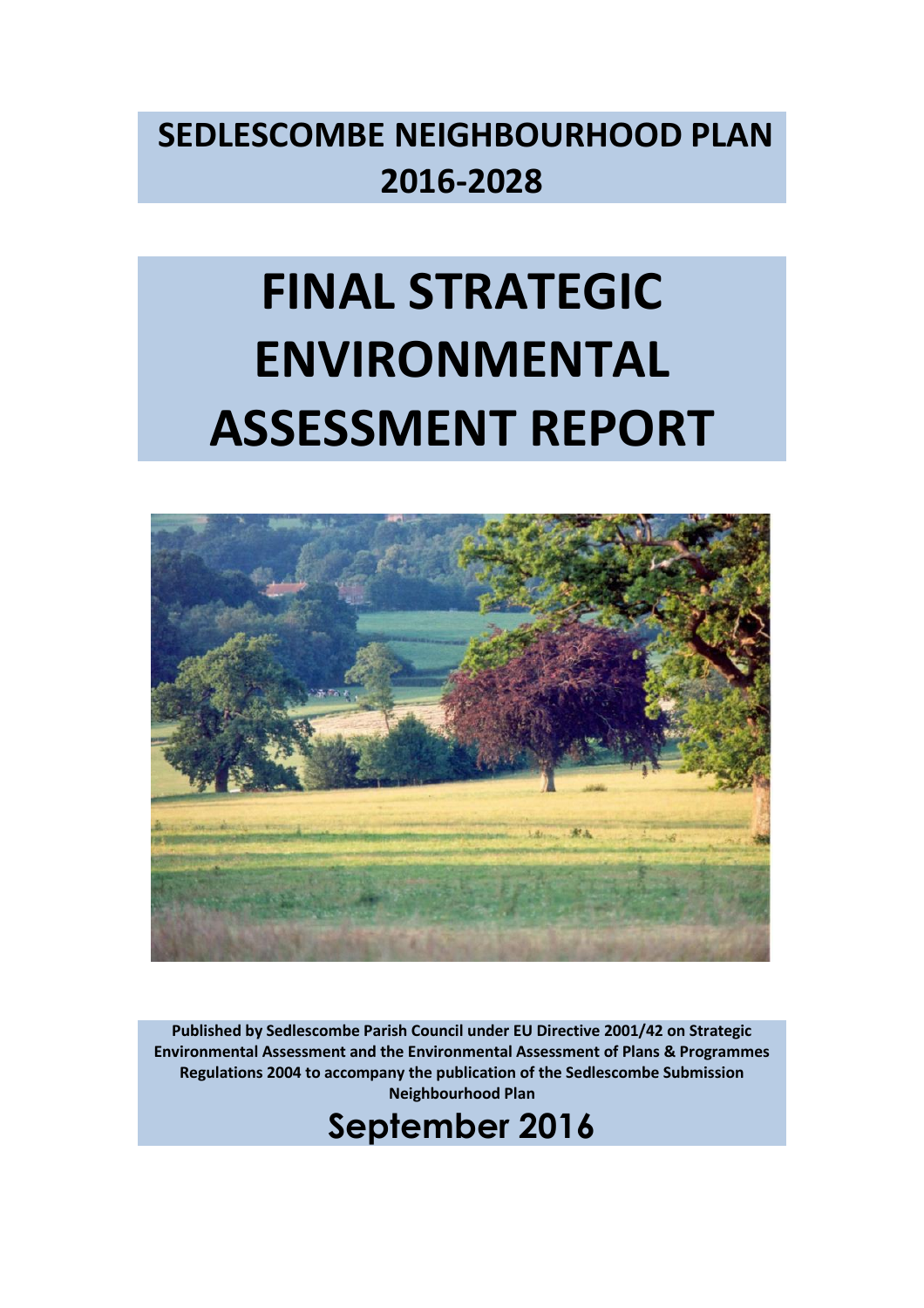# **NON-TECHNICAL SUMMARY**

1. The purpose of this report is to provide an assessment of any significant environmental effects resulting from the policies and proposals of the Submission version of the Neighbourhood Development Plan for Sedlescombe Parish in accordance with EU Directive 2001/42 on strategic environmental assessment (SEA) and the Environmental Assessment of Plans & Programmes Regulations 2004.

2. The Neighbourhood Plan is being prepared by Sedlescombe Parish Council as the Qualifying Body under the Neighbourhood Planning (General) Regulations 2012. It covers the whole of the parish area and was designated as a Neighbourhood Area by Rother District Council on 1 July 2013.

3. A previous version of the Neighbourhood Plan was submitted for examination in July 2014 but was withdrawn in November 2015. The examination report of January 2015 had recommended that the Plan proceed to referendum, but only with changes to the policies that the Parish Council considered unacceptable because they did not reflect the wishes of the community. Rather than leave the decision on how the village of Sedlescombe should grow in the next decade to the District Council, the Parish Council decided to prepare a new ersion with the local community.

4. This decision was made in January 2016 and a Pre-Submission Plan was published for consultation in July - September 2016, in accordance with the NP Regulations. A Draft SEA Report was also published for consultation, and this final report is in effect the fourth SEA report on the Neighbourhood Plan. All references to the Neighbourhood Plan and SEA in this report therefore relate to the new versions, unless otherwise stated.

5. The Neighbourhood Plan contains a number of policies for the use and development of land in the Parish of Sedlescombe in the plan period from 2016 to 2028. Together with the policies of the Rother development plan - that is the Rother Local Plan Core Strategy ("the Core Strategy") and the 'saved' policies of the 2006 Rother District Local Plan ("the RDLP") and of the National Planning Policy Framework (NPPF), the Neighbourhood Plan policies will be used by the District Council in determining planning applications once the Plan is approved in due course.

6. The Neighbourhood Plan proposes a small number of policies on housing, economic development and green spaces. The Neighbourhood Plan has also been informed by the provisions of the Core Strategy, which was adopted in September 2014. The Neighbourhood Plan is obliged to be in general conformity with the strategic policies of the development plan and to contribute to the achievement of sustainable development. It must also reflect national planning guidance (of the NPPF).

7. More locally, the only other significant plan or programme, of which the Neighbourhood Plan has had to take account, is the High Weald Area of Outstanding Natural Beauty Management Plan. The Management Plan was adopted in March 2014 to cover the period 2014 – 2019. The area is wholly within the High Weald AONB, which enjoys the highest status of protection in relation to landscape and scenic beauty. There are many key features of the AONB within the Parish.

8. There is a swathe of land along the course of the River Brede and its tributaries within Flood Zone 2, including the southern fringes of the village. The Brede Valley, is also a Site of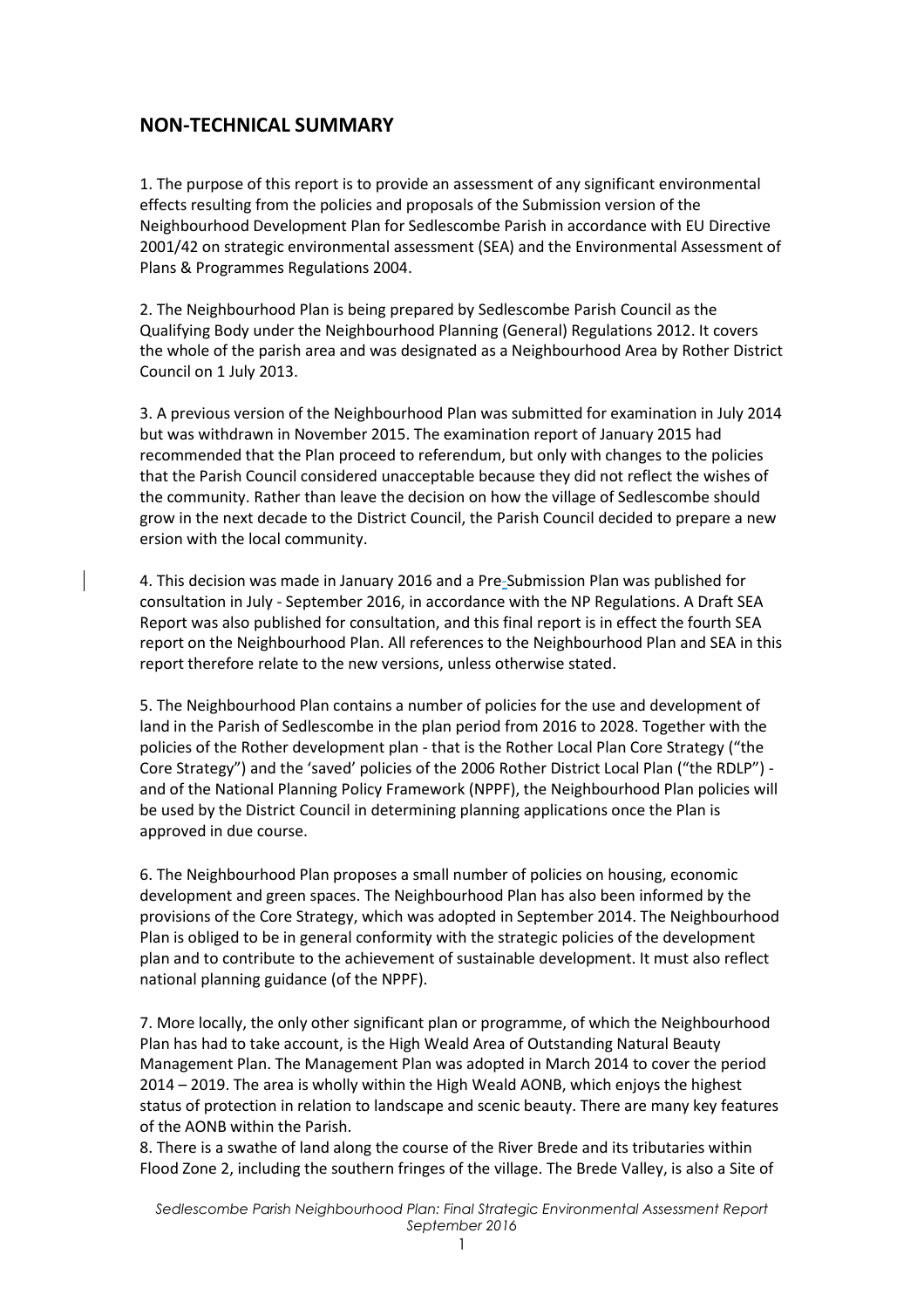Nature Conservation Importance, as is the Powdermill Reservoir, Brede High Woods & Hurst Wood Complex in the north-east of the Parish. There is a significant coverage of Ancient Woodland across the Parish.

9. There are a range of Biodiversity Action Plan Habitats, notably different types of woodland (which overlaps the Ancient Woodland). There is a Groundwater Source Protection Zone bordering the village to the south-east. The historic core of the village is a Conservation Area, with many Listed Buildings, as well as being an Archaeologically Sensitive Area. There are also many non-designated heritage assets within the village and elsewhere in the parish.

10. There are no pressing environmental problems to which the Neighbourhood Plan is seeking to respond. Like other rural parishes, Sedlescombe faces challenges in respect of addressing broader social and economic issues, notably in relation to meeting the housing and job needs of the local community within a highly environmentally constrained area. However, the community has expressed concerns that there are too few jobs in the local area and that, wherever possible, the Neighbourhood Plan should try to use the value of housing development to obtain other environmental, social and/or economic benefits, rather than simply see new housing as an end in itself.

11. The SEA objectives of the Neighbourhood Plan are set out in Table A below. They are informed by the Sustainability Appraisal of the Core Strategy but only those environmental objectives of greatest relevance to the Neighbourhood Plan have been selected.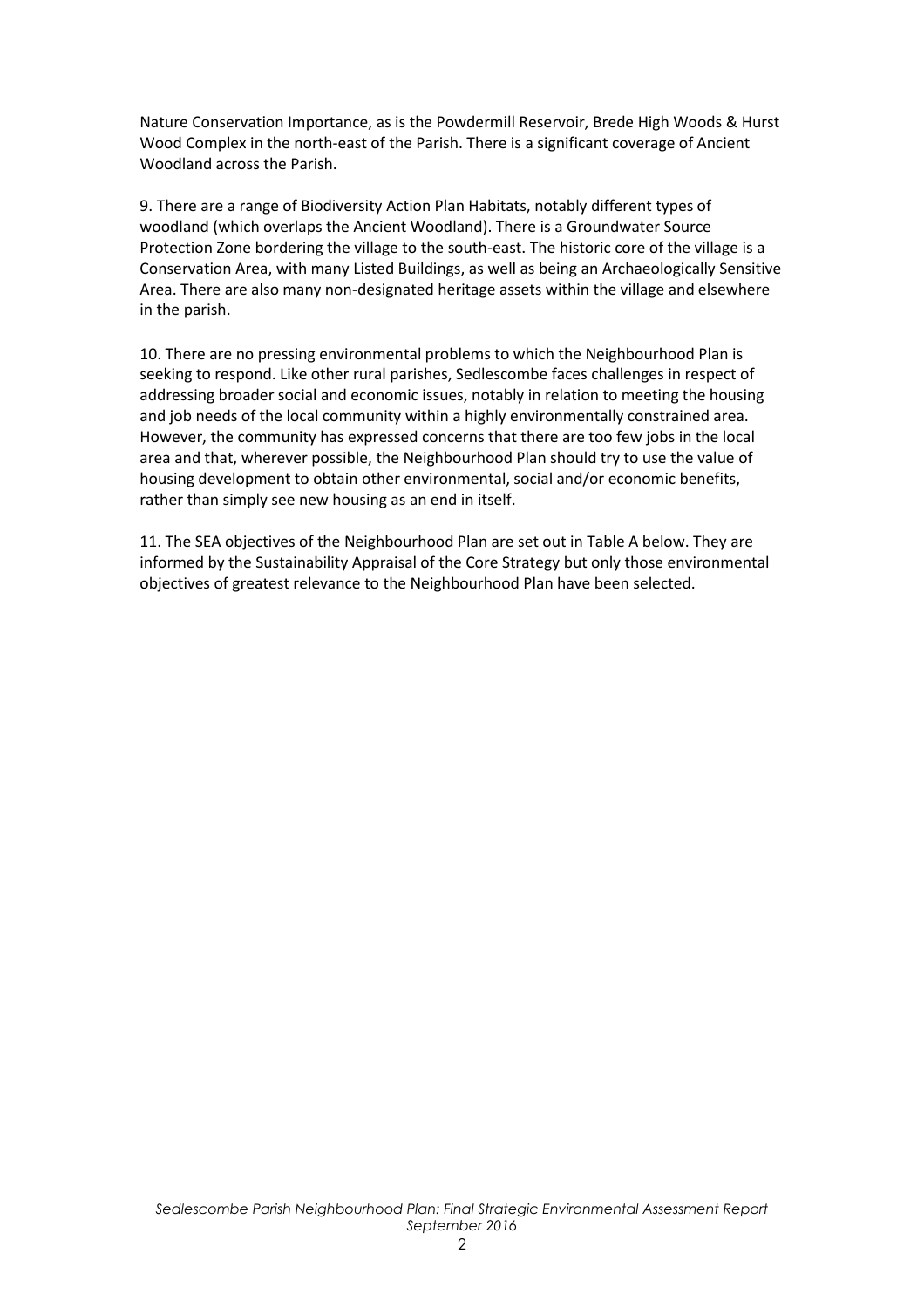| <b>SPNP SEA Objective</b>                                                                                                                                    | <b>SPNP SEA Measures</b>                                                                                                                                                                                                                                                                                     |
|--------------------------------------------------------------------------------------------------------------------------------------------------------------|--------------------------------------------------------------------------------------------------------------------------------------------------------------------------------------------------------------------------------------------------------------------------------------------------------------|
| 1. Improve efficiency in land<br>use and encourage the<br>prudent use of natural<br>resources                                                                | • Will the policies encourage new homes on<br>hrownfield land?<br>• Will the policies focus new development in and on<br>the edge of the main village?                                                                                                                                                       |
| 2. Reduce road congestion<br>and pollution levels and<br>ensure air quality continues<br>to improve by increasing<br>travel choice and reducing<br>car usage | • Will the policies enable trips to village services to be<br>made by walking or cycling rather than by private<br>car?<br>• Will the policies encourage new jobs to reduce the<br>dependence on out-commuting for work?<br>• Will the policies help avoid increasing road<br>congestion within the village? |
| 3. Minimise the risk of<br>flooding and resulting<br>detriment to people and<br>property                                                                     | • Will the policies avoid development on land in Flood<br>Zones $2$ or $3$ ?<br>Will the policies ensure any surface water flood risk<br>is mitigated?                                                                                                                                                       |
| 4. Conserve and enhance<br>biodiversity by protecting<br>both designated and non-<br>designated but locally<br>important species and<br>habitats             | • Will the policies avoid development that will harm<br>designated or non-designated natural assets?<br>Will the policies enable biodiversity gain?                                                                                                                                                          |
| 5. Protect and enhance the<br>high quality natural and built<br>environment                                                                                  | Will the policies ensure that any likely significant<br>$\bullet$<br>effects on the AONB landscape are avoided or<br>satisfactorily mitigated?<br>Will the policies ensure that there will be no harmful<br>effects on a designated heritage asset or its setting?                                           |

12. This analysis below suggests that there is an overall neutral relationship between the two sets of objectives, with an occasional positive but no negative relationships. The positive relationships are primary focused on protecting the natural environment and heritage of the Parish, which is unsurprising for a local community within an historic and AONB location. There are also positive correlations in respect of promoting the use of brownfield land and the benefits of increasing local employment opportunities.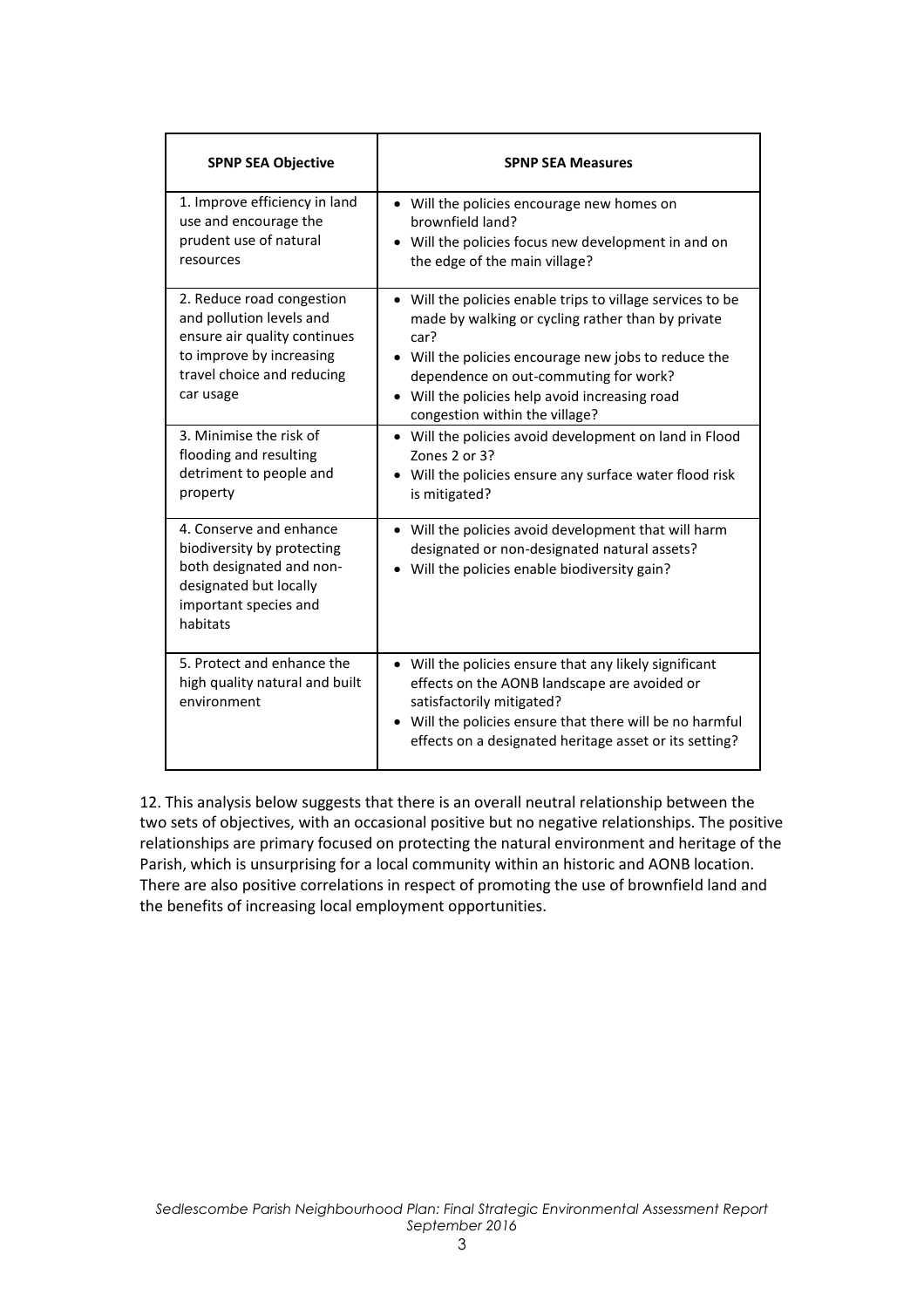|                                               |             | <b>SPNP Objectives</b> |                      |                    |            |                         |                      |                        |                  |                 |                |             |
|-----------------------------------------------|-------------|------------------------|----------------------|--------------------|------------|-------------------------|----------------------|------------------------|------------------|-----------------|----------------|-------------|
| <b>SPNP SEA</b><br><b>Objectives</b>          | 1. security | 2. employment          | business space<br>ന് | 4. brownfield land | 5. housing | 6. community facilities | 7. designated assets | AONB<br>$\dot{\infty}$ | 9. Visual impact | 10. countryside | 11. green gaps | 12. traffic |
| 1. Land Use<br>Efficiency                     | 0           | $\mathbf 0$            | $\mathbf 0$          | $\ddotmark$        | 0          | $\mathbf 0$             | $\mathbf 0$          | $\ddot{}$              | 0                | $\ddot{}$       | $\mathbf 0$    | $\ddot{}$   |
| 2. Congestion<br>and Pollution                | 0           | $\ddot{}$              | $\ddot{}$            | $\mathbf{0}$       | ŗ          | $\mathbf 0$             | $\mathbf 0$          | 0                      | $\mathbf 0$      | $\mathbf 0$     | $\mathbf 0$    | $\ddot{}$   |
| 3. Flood Risk                                 | 0           | $\mathbf 0$            | $\mathbf 0$          | $\mathbf{0}$       | 0          | $\mathbf 0$             | $\mathbf 0$          | 0                      | $\mathbf 0$      | 0               | 0              | 0           |
| 4. Biodiversity                               | 0           | $\mathbf 0$            | $\mathbf 0$          | 5                  | 0          | $\mathbf 0$             | $\ddot{}$            | 0                      | $\mathbf 0$      | 0               | 0              | 0           |
| 5. Natural and<br><b>Built</b><br>Environment | ?           | ?                      | $\bf{0}$             | 0                  | ė.         | $\mathbf 0$             | +                    | $\ddot{}$              | Ŧ                | $\ddot{}$       | $\ddot{}$      | 0           |

13. There is the potential for some negative effects but these need not come to fruition if specific policy choices are made. For example, the reuse of brownfield land has the potential to lead to a loss of biodiversity value created through the natural regeneration of redundant land. Provided a specific policy acknowledged this potential and proposed measures to avoid or mitigate such an outcome, there will be no negative effective of that NP objective. There is the potential for such caveats in almost all of the objectives, so only the most significant have been identified.

14. The assessment considers each policy in turn using the SEA objectives (see the summary table below). In some cases, the assessment also considers the option of having no policy. In respect of the proposed housing site allocation policies – 2, 4, 7, 8, 9 and 10 - that will contribute to meeting the requirements of Policy RA1 of the Core Strategy, the assessment compares their assessments with those of two rejected housing sites.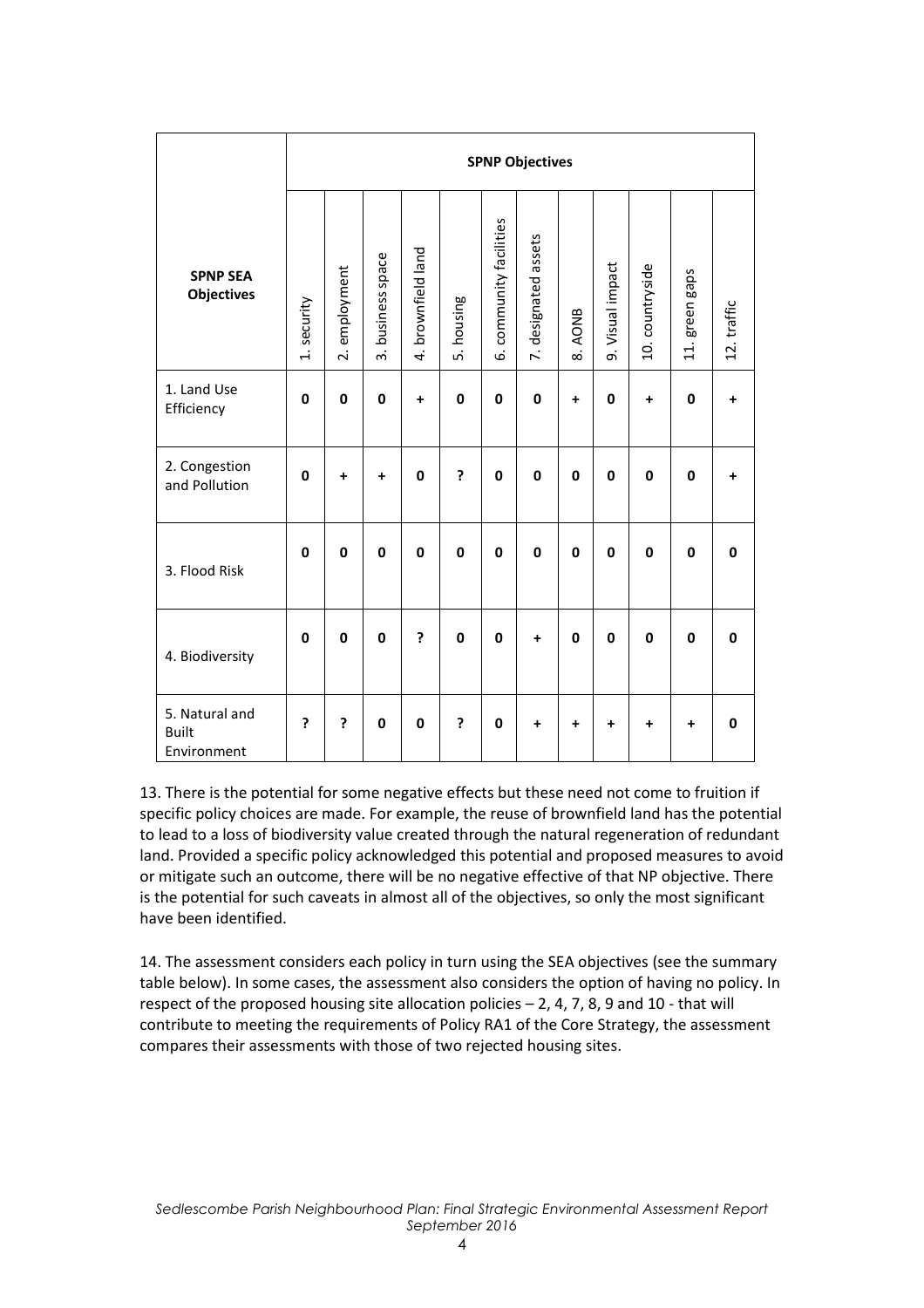| <b>SEA Objectives</b>   | 1            | $\overline{2}$ | 3        | 4            | 5         |
|-------------------------|--------------|----------------|----------|--------------|-----------|
| <b>SNP Policies</b>     |              |                |          |              |           |
| 1. Development Boundary | 0            | $\ddot{}$      | 0        | $\Omega$     | $\ddot{}$ |
| 2. Sunningdale          | $\ddot{}$    | 0              | $\Omega$ | $\Omega$     | 0         |
| 3. Pestalozzi           | 0            |                | 0        | $\Omega$     | 0         |
| 4. N of Village Hall    | $\Omega$     | 0              | $\Omega$ | $0/-$        | $0/-$     |
| 5. Sedlescombe Sawmills | $\Omega$     |                | 0        | $\Omega$     | 0         |
| 6. St John the Baptist  | $\Omega$     |                | $\Omega$ | $\Omega$     |           |
| 7. Gate Cottage         | 0            | 0              | $\Omega$ | $\Omega$     | $\Omega$  |
| 8. Church Hill Farm     | $\Omega$     | 0              | 0        | <sup>0</sup> | $0/-$     |
| 9. Balcombe Green       | 0            | 0              | 0        | $\Omega$     | 0         |
| 10. Pump House Yard     | $\ddot{}$    | $\ddot{}$      | O        | $\Omega$     | $\Omega$  |
| 11. Local Green Spaces  | <sup>0</sup> | 0              | O        | $\Omega$     | +         |

15. During the preparation of the Neighbourhood Plan two other sites on the edge of the village were considered for their potential as suitable housing sites: Land North of Gorselands and Land at Street Farm.

16. In both cases, the alternative sites are not considered to have fewer environmental effects in technical terms than those sites allocated in the Neighbourhood Plan. However, nor are the sites assessed as considerably worse in their effects, though the Site Assessments report indicates that efforts to mitigate the effects of development on the AONB landscape will be marginally more difficult than on the allocates sites. With that in mind is it reasonable to conclude that the sites proposed for allocation will not have significant environmental effects, when considered against the alternatives.

17. All the policies have sought to protect and enhance the surrounding natural assets of the village and to avoid areas of flood risk and biodiversity interest. The locational decisions have been driven by using the allocation of housing sites not just to meet the requirements of the Core Strategy but also to achieve very specific business and community facility outcomes. Where necessary, the policies have ensured that key development principles are secured at the outset, leaving other policies of the development plan to ensure subsequent planning applications will provide the detail to assess impact at a finer grain than possible in this assessment.

18. In more general terms, the Neighbourhood Plan provides for at least 36 new homes over the plan period, in addition to windfall schemes. This number of homes represents a small addition to the existing housing stock to the extent that no material impacts on transport, air quality or water quality for example can be measured or compared. In which case, the assessment indicates there are no significant environmental effects of the Plan. Those minor environmental effects of the Neighbourhood Plan will be addressed as identified above.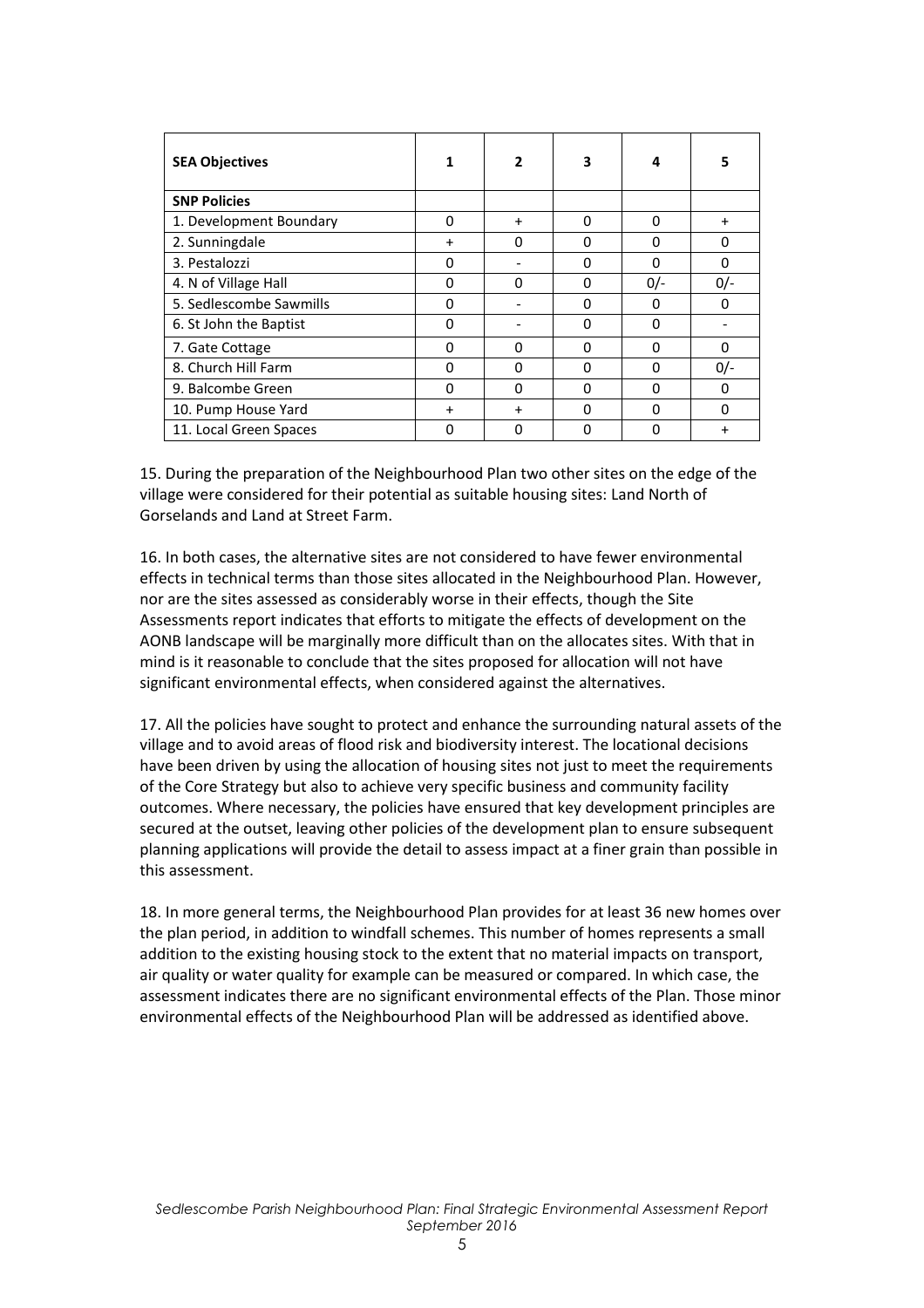# **FINAL STRATEGIC ENVIRONMENTAL ASSESSMENT REPORT**

# **1. Introduction**

1.1 The purpose of this report is to provide an assessment of any significant environmental effects resulting from the policies and proposals of the Submission version of the Neighbourhood Development Plan for Sedlescombe Parish ("the Neighbourhood Plan") in accordance with EU Directive 2001/42 on strategic environmental assessment ("the SEA") and the Environmental Assessment of Plans & Programmes Regulations 2004 ("the EA Regulations").

1.2 The Neighbourhood Plan is being prepared by Sedlescombe Parish Council ("the Parish Council") as the Qualifying Body under the Neighbourhood Planning (General) Regulations 2012 ("the NP Regulations"). It covers the whole of the parish area and was designated as a Neighbourhood Area by Rother District Council ("the District Council") on 1 July 2013.

1.3 A previous version of the Neighbourhood Plan was submitted for examination in July 2014 but was withdrawn in November 2015. The examination report of January 2015 had recommended that the Plan proceed to referendum, but only with changes to the policies that the Parish Council considered unacceptable because they did not reflect the wishes of the community. Rather than leave the decision on how the village of Sedlescombe should grow in the next decade to the District Council, the Parish Council decided to prepare a new version with the local community.

1.4 This decision was made in January 2016 and a Pre-Submission Plan was published for consultation in July - September 2016, in accordance with the NP Regulations. A Draft SEA Report was also published for consultation, in effect the third SEA report on the Neighbourhood Plan. All references to the Neighbourhood Plan and SEA in this report therefore relate to the new versions, unless otherwise stated.

1.5 The District Council, as the local planning authority, issued its original screening opinion requiring an SEA on 28 November 2013. This concluded that "in the opinion of the Local Planning Authority, the Sedlescombe Neighbourhood Development Plan is likely to have significant effects on the environment and, hence, that a SEA should be undertaken.

1.6 A scoping letter was consulted on with the statutory authorities for a five week period (under Regulation 12 of the EA Regulations). The responses received on the scope have been taken into account in the preparation of this SEA report, as have the comments made on the SEA report that accompanied the previous version of the Neighbourhood Plan. The District Council confirmed that there was no need for a re-screening or re-scoping of the SEA for the new Neighbourhood Plan, as the Parish Council had confirmed that the scope and intent of the Plan would be identical to that of the original plan and there had been no material changes to the baseline data or context in the meantime.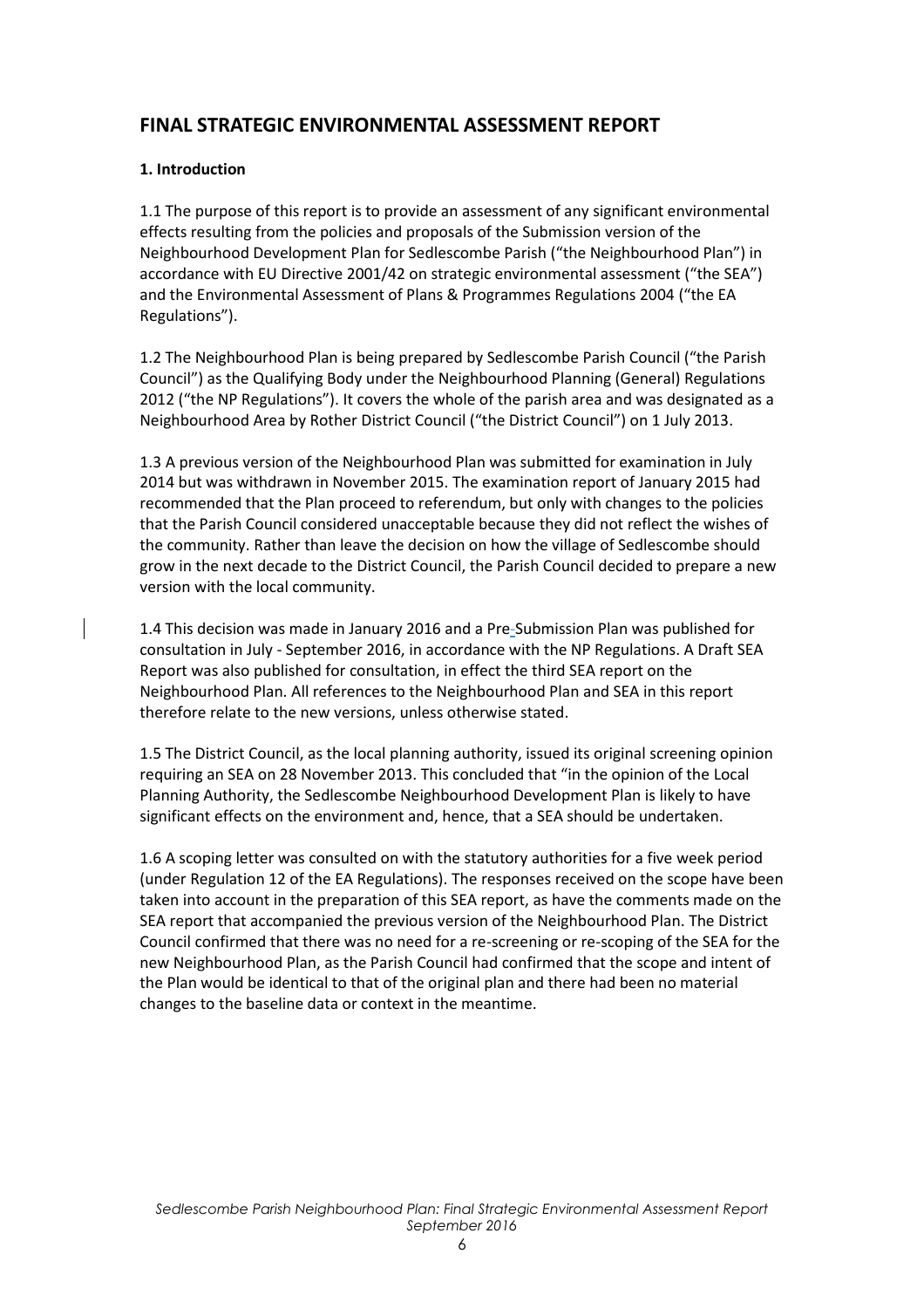#### **2. Background to Strategic Environmental Assessment**

2.1 A Strategic Environmental Assessment (SEA) involves the evaluation of the environmental impacts of a plan. The requirement for an SEA is set out in the European Directive 2001/42/EC adopted into UK law as the "Environmental Assessment of Plans and Programmes Regulations 2004" as follows:

- 1. An outline of the contents, main objectives of the plan, and relationship with other relevant plans or programmes
- 2. The relevant aspects of the current state of the environment and the likely evolution thereof without implementation of the plan
- 3. The environmental characteristics of areas likely to be significantly affected
- 4. Any existing environmental problems which are relevant to the plan including, in particular, those relating to any areas of a particular environmental importance, such as areas designated pursuant to Directives 79/409/EEC and 92/43/EEC
- 5. The environmental protection objectives, established at international, community or national level, which are relevant to the plan and the way those objectives and any environmental considerations have been taken into account during its preparation
- 6. The likely significant effects on the environment, including on issues such as biodiversity, population, human health, fauna, flora, soil, water, air, climatic factors, material assets, cultural heritage including architectural and archaeological heritage, landscape and the interrelationship between the above factors
- 7. The measures envisaged to prevent, reduce, and as fully as possible offset any significant adverse effects on the environment of implementing the plan
- 8. An outline of the reasons for selecting the alternatives dealt with, and a description of how the assessment was undertaken including any difficulties (such as technical deficiencies or lack of competency encountered in compiling the required information)
- 9. A description of measures envisaged concerning monitoring in accordance with Article 10

2.2 The methodology for the assessment is intended to be proportionate to the task of assessing the modest development proposals of a Neighbourhood Plan in a relatively small parish area. It focuses only on the requirements of SEA and does not extend to cover the wider sustainability attributes of a Sustainability Appraisal. These will be addressed in the Basic Conditions Statement in due course, in respect of demonstrating that the Neighbourhood Plan will contribute to the achievement of sustainable development.

2.3 The report responds to each of the SEA requirements in turn, beginning with a short description of the Neighbourhood Plan, identifying the key environmental features of the parish and then assessing the impact of the strategic objectives and policies of the Neighbourhood Plan on those features, using a number of SEA objectives and measures.

## **3. An outline of the contents, main objectives of the Neighbourhood Plan and relationship with other relevant plans or programmes**

3.1 The Neighbourhood Plan contains a number of policies for the use and development of land in the Parish of Sedlescombe in the plan period from 2016 to 2028. Together with the policies of the Rother development plan - that is the Rother Local Plan Core Strategy ("the Core Strategy") and the 'saved' policies of the 2006 Rother District Local Plan ("the RDLP") -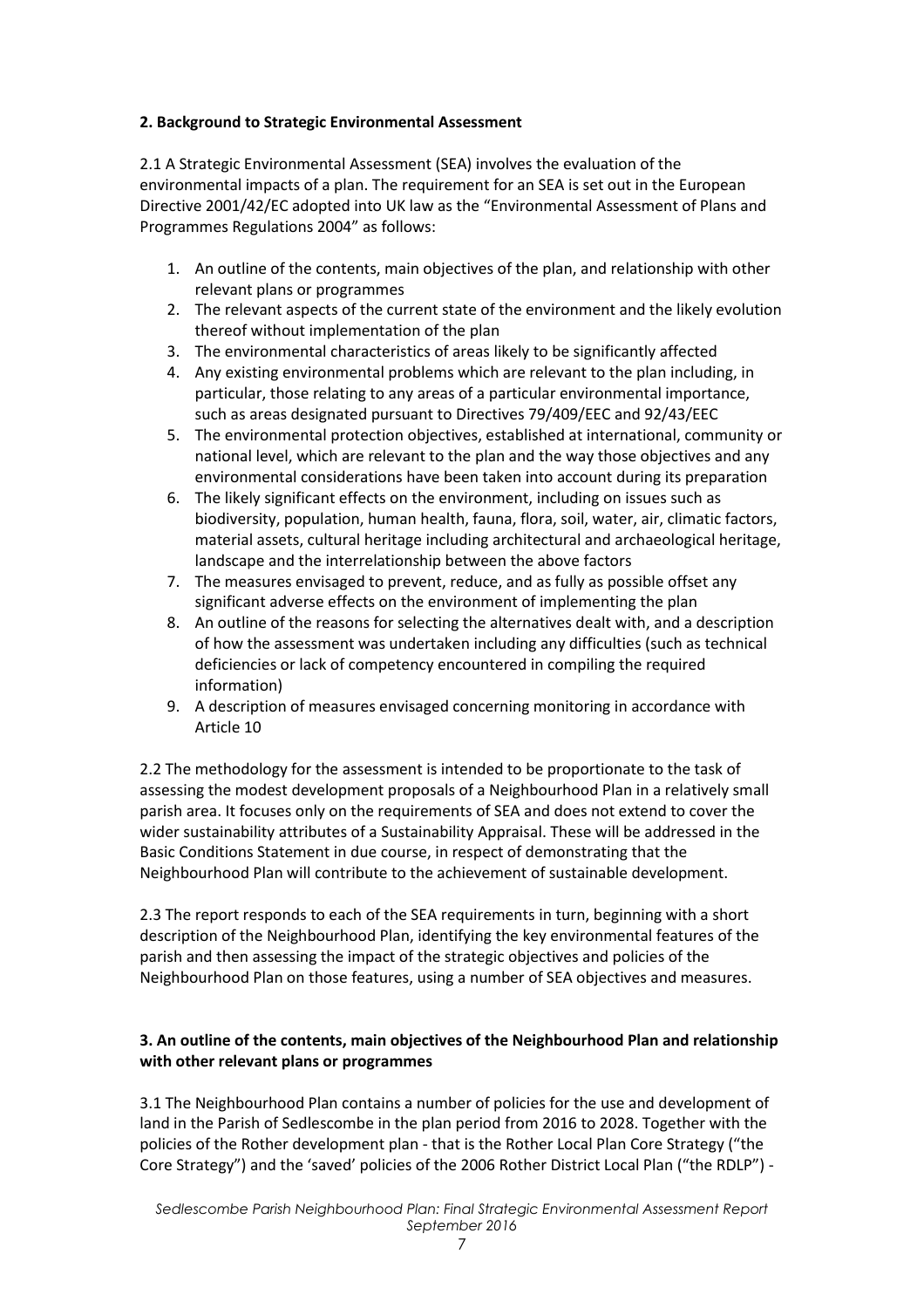and of the National Planning Policy Framework (NPPF), the Neighbourhood Plan policies will be used by the District Council in determining planning applications once the Plan is approved in due course.

3.2 The Vision of the Neighbourhood Plan is:

*"To make Sedlescombe a vibrant place that values its past but looks to the future where people are proud to live and work and be part of a caring community.* 

*To ensure the character and identity of the village is maintained and enhanced whilst allowing growth and encouraging a sense of community through well planned housing appropriate to the needs of the community.*

*To ensure the natural beauty and key characteristics of this part of the High Weald Area of Outstanding Natural Beauty are conserved and enhanced."*

3.3 In pursuit of this Vision, the Neighbourhood Plan contains a number of strategic objectives, each with specific indicators against which the successful implementation of the Plan will be measured:

- *1. helps to ensure the long-term security of key stakeholders in the Parish;*
- *2. promotes new employment in the Parish;*
- *3. either renews or expands commercial or light industrial space in the Parish;*
- *4. re-uses existing brownfield sites in preference to greenfield sites;*
- *5. provides new homes in sustainable and acceptable locations in and around the village;*
- *6. enables the improvement of community facilities and enhances the existing sense of community within the Parish;*
- *7. conserves designated areas of national and local landscape, archaeological, geological, ecological or historical importance, including the Sedlescombe Conservation Area;*
- *8. conserves the landscape and scenic beauty of our part of the Area of Outstanding Natural Beauty, including the Brede Valley;*
- *9. avoids development on areas of land in elevated positions prominent in the landscape which can be viewed from the Brede valley;*
- *10. protects the open countryside for the benefit of residents and visitors as well as all significant green infrastructure and associated landscape features including trees, woodland, ponds, streams and wetlands;*
- *11. preserves green gaps and hedgerows wherever possible;*
- *12. does not exacerbate traffic and parking problems.*

3.4 The Neighbourhood Plan proposes a small number of policies on housing, economic development and green spaces. These policies are each assessed in section 8 of the SEA below.

3.5 The Neighbourhood Plan has also been informed by the provisions of the Core Strategy, which was adopted in September 2014. The Neighbourhood Plan is obliged to be in general conformity with the strategic policies of the development plan and to contribute to the achievement of sustainable development. It must also reflect national planning guidance (of the NPPF).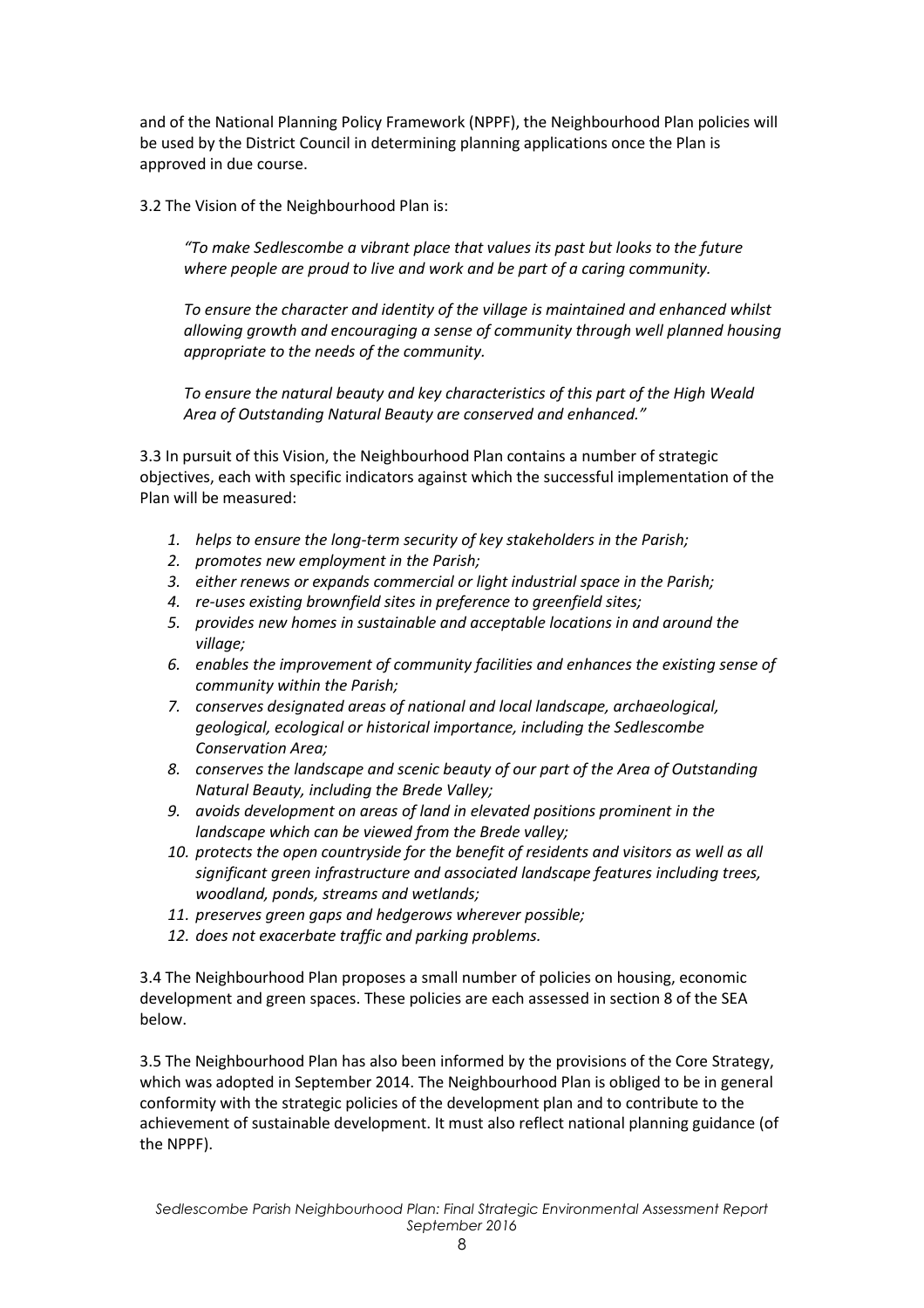3.6 The Core Strategy contains a range of strategic and development management policies. Those of particular significance are:

- OSS3: Use and Review of Development Boundaries
- OSS4: Location of Development
- RA1: Rural Areas guiding development in villages and indicating that the Neighbourhood Plan should allocate at least 35 new homes in the plan period
- RA3: Development in the Countryside including supporting suitable employment and tourism opportunities
- EC3: Existing Employment Sites allowing for intensifying and redeveloping for economic value existing employment sites

3.7 More locally, the only other significant plan or programme, of which the Neighbourhood Plan has had to take account, is the High Weald Area of Outstanding Natural Beauty Management Plan. The Management Plan was adopted in March 2014 to cover the period  $2014 - 2019$ .

3.8 The Management Plan has a specific role to play in relation to the planning system. As a statutory document, local planning authorities must take the AONB Management Plan into account when formulating their development plans (including the Local Plan and any neighbourhood plans) and in the assessment of planning applications. The long established 'Silkin'30 test for major development in National Parks and AONB's forms part of national guidance to local authorities. Because of the serious impact major development may have on these areas the test requires that all such applications be subject to rigorous examination and planning permission refused except in exceptional circumstances and where it can be demonstrated they are in the public interest. The Test suggests consideration of such applications should include assessment of:

- the need for the development and impact on local economy;
- the cost of, and scope for developing elsewhere;
- the detrimental effects on the landscape and any moderation.

3.9 The plan and its supporting information can assist in the application of these tests. In terms of decision taking and determining planning applications the Management Plan is a 'material consideration' and has been tested through the appeal system. The plan can thus be very influential in the planning process and also assist LPAs in fulfilling their duty under section 85 of the CRoW Act to have regard to the designation when deciding planning matters.

3.10 The fundamental and largely immutable character is the essence of the natural beauty of the AONB and the AONB Management Plan is structured around the five key components of this character:

- Geology, landform, water systems and climate: deeply incised, ridged and faulted landform of clays and sandstone. The ridges tend east-west, and from them spring numerous gill streams that form the headwaters of rivers. Wide river valleys dominate the eastern part of the AONB. The landform and water systems are subject to, and influence, a local variant of the British sub-oceanic climate.
- Settlement: dispersed historic settlements of farmsteads and hamlets, and late medieval villages founded on trade and non-agricultural rural industries.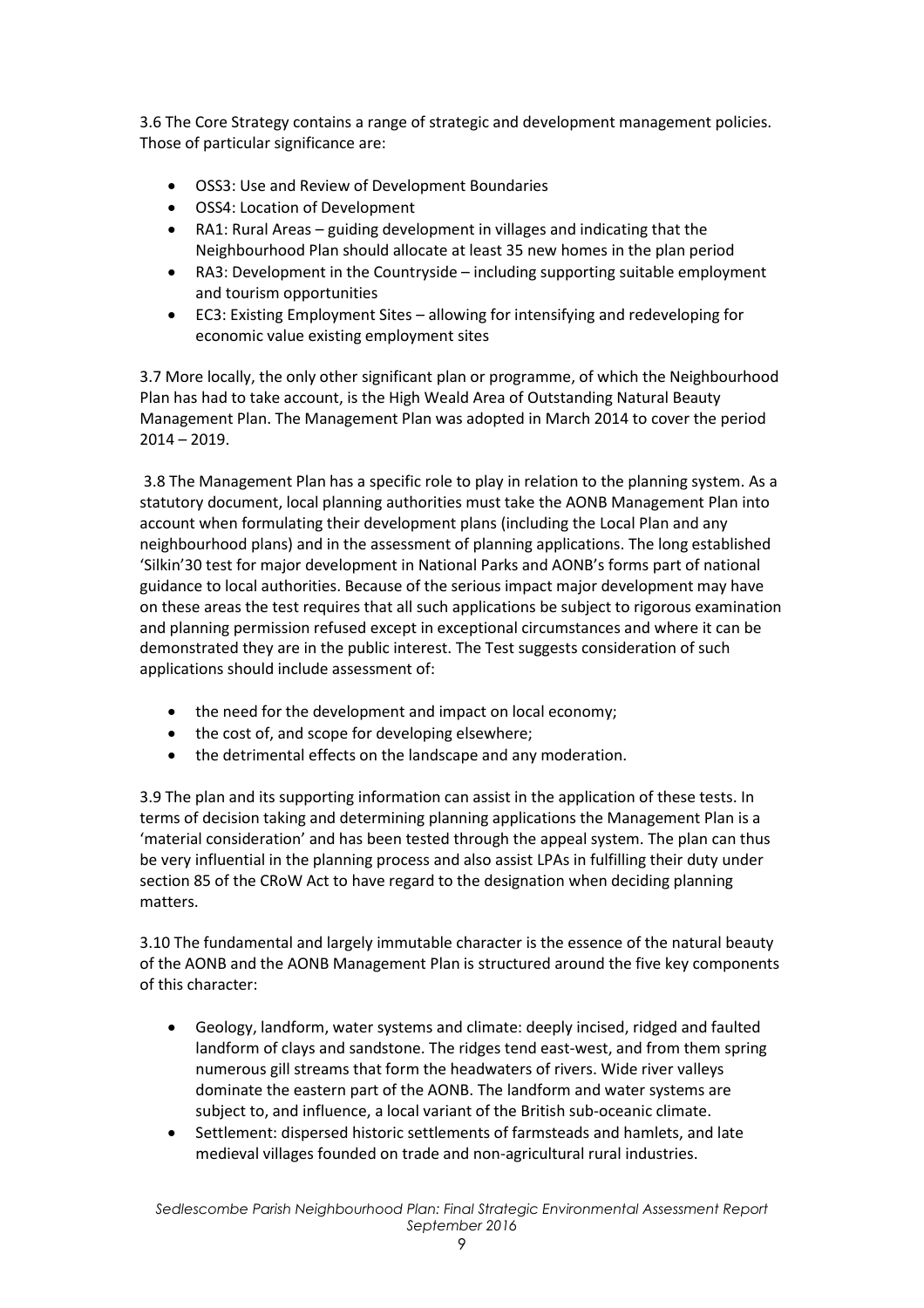- Routeways: ancient routeways (now roads, tracks and paths) in the form of ridgetop roads and a dense system of radiating droveways. These routeways are often narrow, deeply sunken, and edged with trees, hedges, wildflower-rich verges and boundary banks.
- Woodland: the great extent of ancient woods, gills, and shaws in small holdings, the value of which is inextricably linked to long-term management.
- Field and heath: small, irregularly shaped and productive fields often bounded by (and forming a mosaic with) hedgerows and small woodlands, and typically used for livestock grazing; small holdings; and a non-dominant agriculture; within which can be found distinctive zones of heaths and inner river valleys.

3.11 In which case, the vision and objectives outlined above are regarded as being closely matched to the objectives and policies of the Core Strategy and to the provisions of the NPPF and of the High Weald AONB Management Plan.

#### **4. The relevant aspects of the current state of the environment**

4.1 The Neighbourhood Plan will set a framework for future development over the remaining plan period to 2028 across Sedlescombe Parish, especially by the allocation of sites.

4.2 The Neighbourhood Plan will form part of the 'development plan' and thereby exert a direct and substantial influence over development proposals coming forward in the period. It has a key role in integrating social, economic and environmental considerations in meeting its obligation to contribute to the achievement of sustainable development.

4.3 The area is wholly within the High Weald AONB, which enjoys the highest status of protection in relation to landscape and scenic beauty. There are many key features of the AONB within the Parish.

4.4 There is a swathe of land along the course of the River Brede and its tributaries within Flood Zone 2, including the southern fringes of the village. The Brede Valley, is also a Site of Nature Conservation Importance, as is the Powdermill Reservoir, Brede High Woods & Hurst Wood Complex in the north-east of the Parish. There is a significant coverage of Ancient Woodland across the Parish.

4.5 There are a range of Biodiversity Action Plan Habitats, notably different types of woodland (which overlaps the Ancient Woodland). There is a Groundwater Source Protection Zone bordering the village to the south-east.

4.6 The historic core of the village is a Conservation Area, with many Listed Buildings, as well as being an Archaeologically Sensitive Area. There are also many non-designated heritage assets within the village and elsewhere in the parish.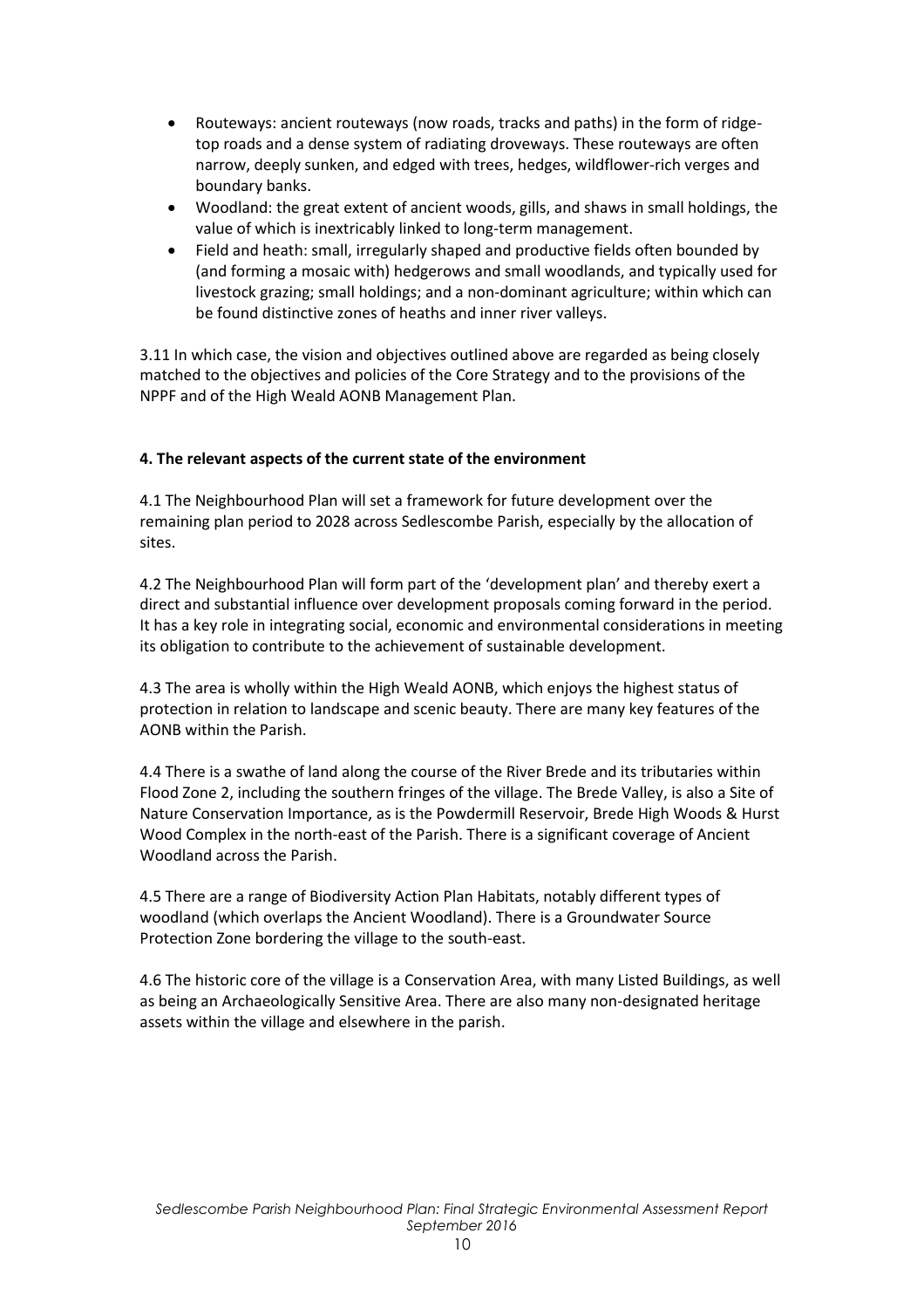#### **5. The environmental characteristics of areas likely to be significantly affected**

5.1 Subject to the location of the development, the probability of effects is in some respects high (eg AONB), while in some cases, where environmental issues bear upon the village and its immediate environs, it could be moderate/high and in other respects is likely to be low, having regard to the relatively limited scale required.

5.2 The duration of any impacts will be long-lived by virtue of the "life" of new building. There is the potential for the cumulative effects to be more significant than from individual developments, again subject to the location of development.

5.3 Trans-boundary effects may arise, but are expected to be minimal. Risks to Human health are negligible, while relevant agencies will have the ability to advise in respect of specific proposals.

5.4 The amount of land directly affected by likely development will be a relatively low proportion of the area of the Parish (1,264 hectares). A number of the environmental qualities are vulnerable to new development, to varying degrees. The AONB is not only a national designation but is especially sensitive to new development, hence, the effects could be significant subject to location.

#### **6. Any existing environmental problems that are relevant to the Neighbourhood Plan**

6.1 There are no pressing environmental problems to which the Neighbourhood Plan is seeking to respond. Like other rural parishes, Sedlescombe faces challenges in respect of addressing broader social and economic issues, notably in relation to meeting the housing and job needs of the local community within a highly environmentally constrained area.

6.2 However, the community has expressed concerns that there are too few jobs in the local area and that, wherever possible, the Neighbourhood Plan should try to use the value of housing development to obtain other environmental, social and/or economic benefits, rather than simply see new housing as an end in itself.

6.3 The choices made in the Neighbourhood Plan therefore specifically reflect the importance of the Pestalozzi Centre as a valued employer and of the Church as a community asset of wider value than its religious purpose. The Sawmills also offers the opportunity to create new rural jobs and to improve tourism facilities in the Parish. More generally, the new homes planned for will contribute to meeting local housing needs.

#### **7. The environmental protection objectives that are relevant to the Neighbourhood Plan and the way those objectives and any environmental considerations have been taken into account during its preparation**

7.1 The SEA objectives of the Neighbourhood Plan are set out in Table A below. They are informed by the Sustainability Appraisal of the Core Strategy but only those environmental objectives of greatest relevance to the Neighbourhood Plan have been selected.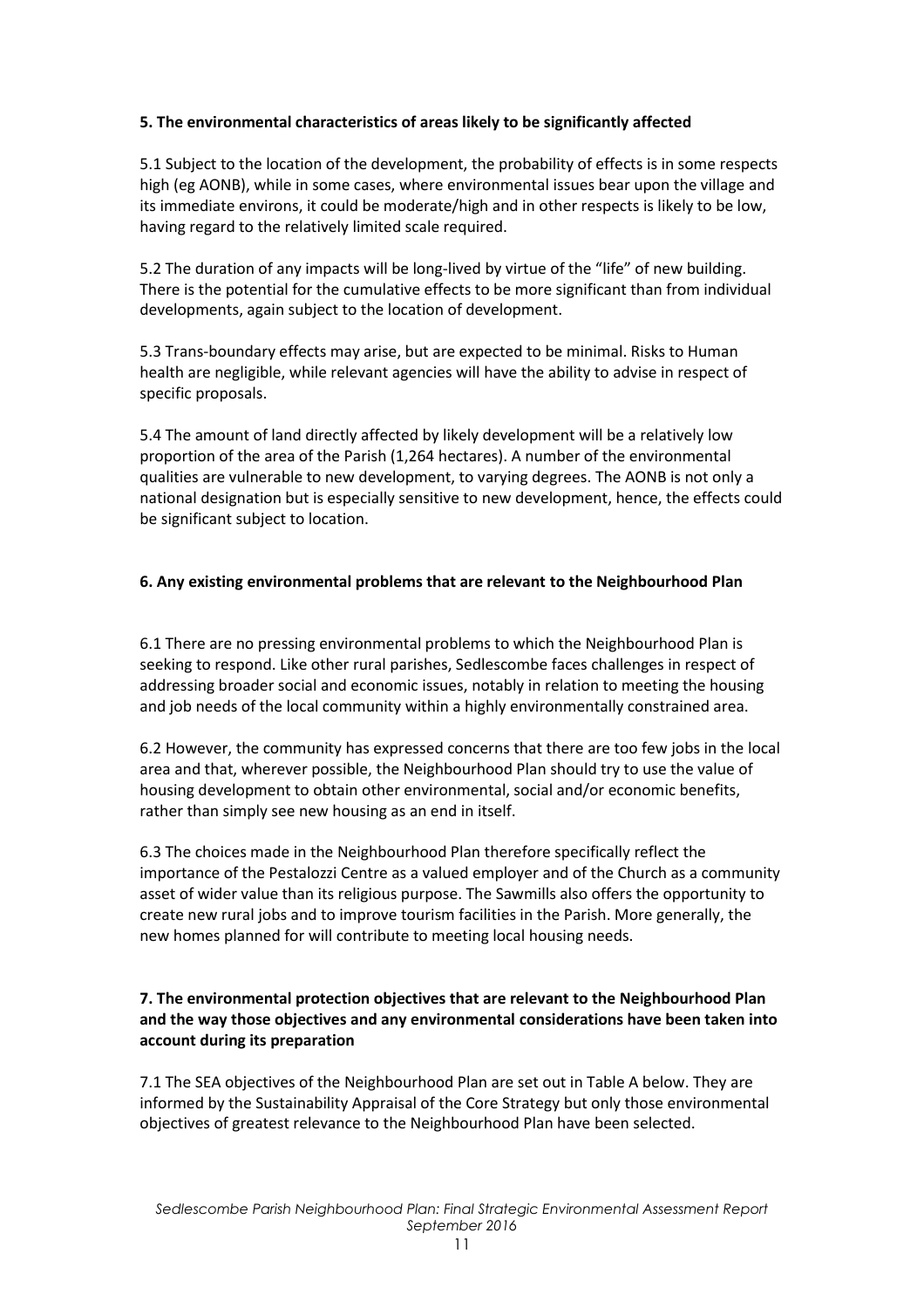| <b>SPNP SEA Objective</b>                                                                                                                                    | <b>SPNP SEA Measures</b>                                                                                                                                                                                                                                                                                     |  |  |  |  |  |
|--------------------------------------------------------------------------------------------------------------------------------------------------------------|--------------------------------------------------------------------------------------------------------------------------------------------------------------------------------------------------------------------------------------------------------------------------------------------------------------|--|--|--|--|--|
| 1. Improve efficiency in land<br>use and encourage the<br>prudent use of natural<br>resources                                                                | • Will the policies encourage new homes on<br>brownfield land?<br>• Will the policies focus new development in and on<br>the edge of the main village?                                                                                                                                                       |  |  |  |  |  |
| 2. Reduce road congestion<br>and pollution levels and<br>ensure air quality continues<br>to improve by increasing<br>travel choice and reducing<br>car usage | • Will the policies enable trips to village services to be<br>made by walking or cycling rather than by private<br>car?<br>• Will the policies encourage new jobs to reduce the<br>dependence on out-commuting for work?<br>• Will the policies help avoid increasing road<br>congestion within the village? |  |  |  |  |  |
| 3. Minimise the risk of<br>flooding and resulting<br>detriment to people and<br>property                                                                     | • Will the policies avoid development on land in Flood<br>Zones 2 or 3?<br>Will the policies ensure any surface water flood risk<br>is mitigated?                                                                                                                                                            |  |  |  |  |  |
| 4. Conserve and enhance<br>biodiversity by protecting<br>both designated and non-<br>designated but locally<br>important species and<br>habitats             | • Will the policies avoid development that will harm<br>designated or non-designated natural assets?<br>Will the policies enable biodiversity gain?                                                                                                                                                          |  |  |  |  |  |
| 5. Protect and enhance the<br>high quality natural and built<br>environment                                                                                  | • Will the policies ensure that any likely significant<br>effects on the AONB landscape are avoided or<br>satisfactorily mitigated?<br>• Will the policies ensure that there will be no harmful<br>effects on a designated heritage asset or its setting?                                                    |  |  |  |  |  |

*Table A: Neighbourhood Plan SEA Objectives & Measures*

7.2 Following the scoping of the original SEA, it was considered that two of the proposed SEA objectives (i.e. to reduce emissions of greenhouse gases and to maintain, improve and manage water resources in a sustainable way) were better suited to the assessment in Local Plans of major development proposal options; they could not form a meaningful assessment of the Neighbourhood Plan policies with the very much smaller scale of development it proposes. In both cases, the data was not available to enable assessment and the objective would not have been able to distinguish between policy choices in any event.

7.3 In its comments on the new Draft SEA report, the District Council has again queried the absence of these objectives and of the exclusion of an objective relating to accessibility of development land to services and facilities. The Parish Council has again reviewed this matter but concluded that the reader of the report would gain no additional insights into the environmental effects of the Plan policies by adding the three objectives. However, some further analysis has been added to this report to address the perceived weaknesses within the existing scope.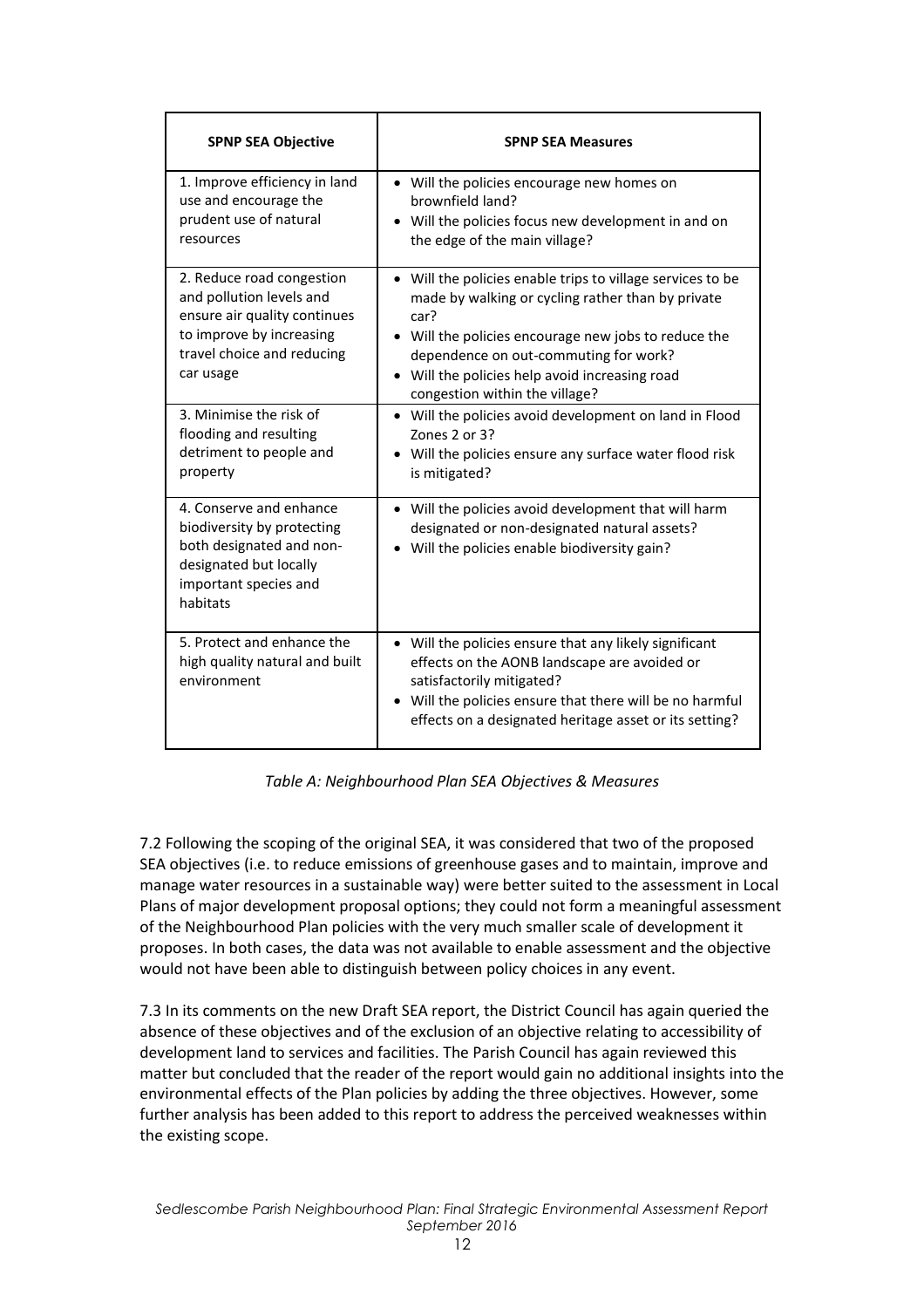7.4 Once again, the Parish Council has been mindful of the Planning Practice Guidance (ID 11-030), which makes it clear that an SEA accompanying a neighbourhood plan "should focus on the environmental impacts which are likely to be significant … (that) is considered to be appropriate for the content and level of detail in the neighbourhood plan". In addition, examinations of other neighbourhood plans have now accepted that the task of undertaking SEA is different to that of assessing the policies of other forms of development plan. Furthermore, all of the additional objectives sought by the District Council are matters that are generic to any development proposal, irrespective of its location (e.g. sustainable construction), and will in any event be dealt with at the planning application stage in the normal way. For this reason, the scope of the new Neighbourhood Plan suggests there is no reason to amend this view.

7.5 In addition, there was concern that the scoping report contained only the objectives and not any more specific measures. To aid the assessment, and to make the objectives more specific to the Neighbourhood Plan, a small number of measures have been identified. The measures have been re-worded since the previous SEA report to provide a more meaningful means of assessing the policies. They are intended to enable a comparison between the relative merits of each policy and any reasonable alternative option. In due course, the Parish Council and District Council will monitor the planning information collected and reported by the District Council.

7.6 The reader is reminded that the scale of development provided for in the Neighbourhood Plan is very small in relation to the existing village size and its spatial strategy ensures that there is no material cumulative impact of any allocation policy. It is likely that approximately 60 homes will be delivered on four small sites on the edge of the village and at three small sites in its environs. Crucially, as the scale of development on the edge of the village accords with the spatial strategy of Policy RA1 of the Core Strategy (between 36 and 38 homes versus the target of 35 homes), the Core Strategy Sustainability Appraisal has already ensured that there will be no significant environmental effects in those respects. This leaves the SEA report to use the objectives to assess the environmental effects of the proposed site allocations in comparison to two other sites on the edge of the village that were submitted for consideration but have not been selected.

7.7 The other three proposed site allocations lie a short distance from the edge of the village and are not justified in relation to Policy RA1. Rather, they are being proposed to use new housing as a means to another social and/or economic policy end. In these cases, the SEA assessments uses its objectives to compare each policy with the alternative of not having such a policy.

7.8 It is noted that the Examiner of the original Neighbourhood Plan did not consider its SEA report failed to meet the basic conditions. However, he expressed some concerns that the report was insufficiently robust in making its arguments to support the spatial strategy proposed in that version of the Plan. Although much of this concern has been addressed in the new Neighbourhood Plan, which has adopted a different spatial strategy to delivering new homes, more care has been taken in this report to ensure all the relevant significant environmental effects have been tested in a proportionate way.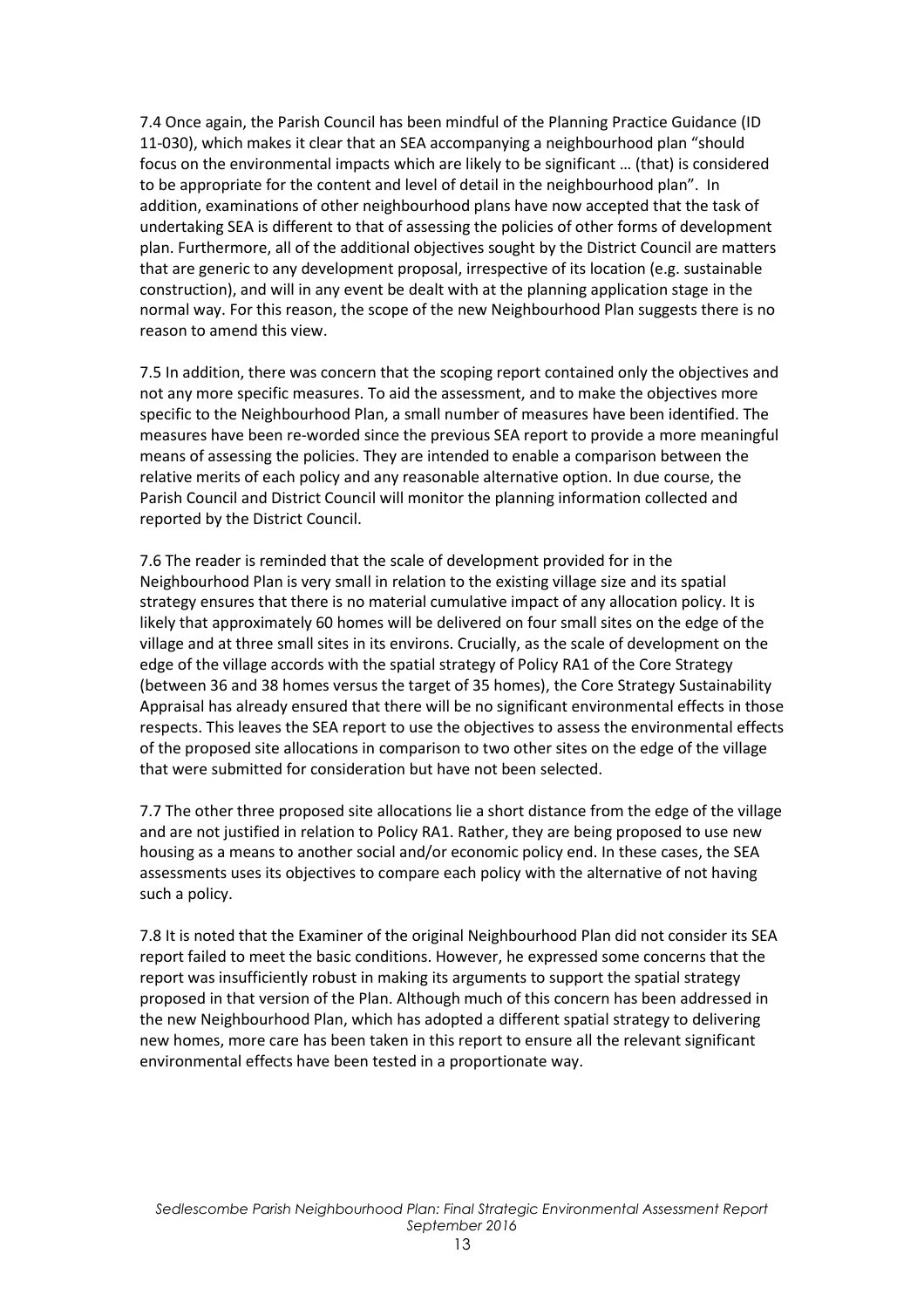#### **8. The likely significant effects on the environment**

8.1 The likely significant effects of the strategic objectives and policies of the Neighbourhood Plan on the environment are assessed in turn below. In each case, the assessment uses the following notation: + positive, 0 neutral, – negative or ? if the assessment cannot be known until policy choices are made.

8.2 In most cases, it is acknowledged the data is not collected or reported at a Neighbourhood Plan scale to enable an accurate assessment. In addition, the scale of development proposed in the Plan is too small in comparison with the scale of existing development in the parish, making the identification of cause-and-effect relationships between inputs and outputs very uncertain.

8.3 For that reason the assessment seeks to identify the relative attributes of the policies of the Neighbourhood Plan to inform the reader.

#### **Assessing the impact of the Neighbourhood Plan Strategic Objectives**

8.4 In Table B below the twelve strategic objectives of the Neighbourhood Plan are assessed against its five SEA objectives.

|                                               | <b>SPNP Objectives</b> |                                       |                             |                       |               |                           |                      |                               |               |                 |                             |             |
|-----------------------------------------------|------------------------|---------------------------------------|-----------------------------|-----------------------|---------------|---------------------------|----------------------|-------------------------------|---------------|-----------------|-----------------------------|-------------|
| <b>SPNP SEA</b><br><b>Objectives</b>          | 1. security            | employment<br>$\overline{\mathbf{v}}$ | business space<br>$\dot{ }$ | brownfield land<br>4. | housing<br>ທ່ | community facilities<br>ق | 7. designated assets | <b>AONB</b><br>$\dot{\infty}$ | Visual impact | 10. countryside | green gaps<br>$\frac{1}{2}$ | 12. traffic |
| 1. Land Use<br>Efficiency                     | 0                      | $\mathbf{0}$                          | 0                           | $\ddot{}$             | $\mathbf 0$   | 0                         | 0                    | $\ddot{}$                     | 0             | $\ddot{}$       | 0                           | $\ddot{}$   |
| 2. Congestion<br>and Pollution                | $\mathbf 0$            | $\ddot{}$                             | $\ddot{}$                   | 0                     | ?             | 0                         | 0                    | $\mathbf 0$                   | 0             | $\mathbf 0$     | 0                           | $\ddot{}$   |
| 3. Flood Risk                                 | 0                      | 0                                     | 0                           | 0                     | 0             | 0                         | 0                    | 0                             | 0             | 0               | 0                           | 0           |
| 4. Biodiversity                               | 0                      | $\mathbf{0}$                          | 0                           | ?                     | 0             | 0                         | $\ddot{}$            | 0                             | 0             | 0               | 0                           | 0           |
| 5. Natural and<br><b>Built</b><br>Environment | ?                      | ?                                     | 0                           | 0                     | ?             | 0                         | $\ddot{}$            | +                             | $\ddot{}$     | $\ddot{}$       | $\ddot{}$                   | 0           |

*Table B: Assessment of Neighbourhood Plan Strategic Objectives* 

8.5 This analysis suggests that there is an overall neutral relationship between the two sets of objectives, with an occasional positive but no negative relationships. The positive relationships are primary focused on protecting the natural environment and heritage of the

*Sedlescombe Parish Neighbourhood Plan: Final Strategic Environmental Assessment Report September 2016*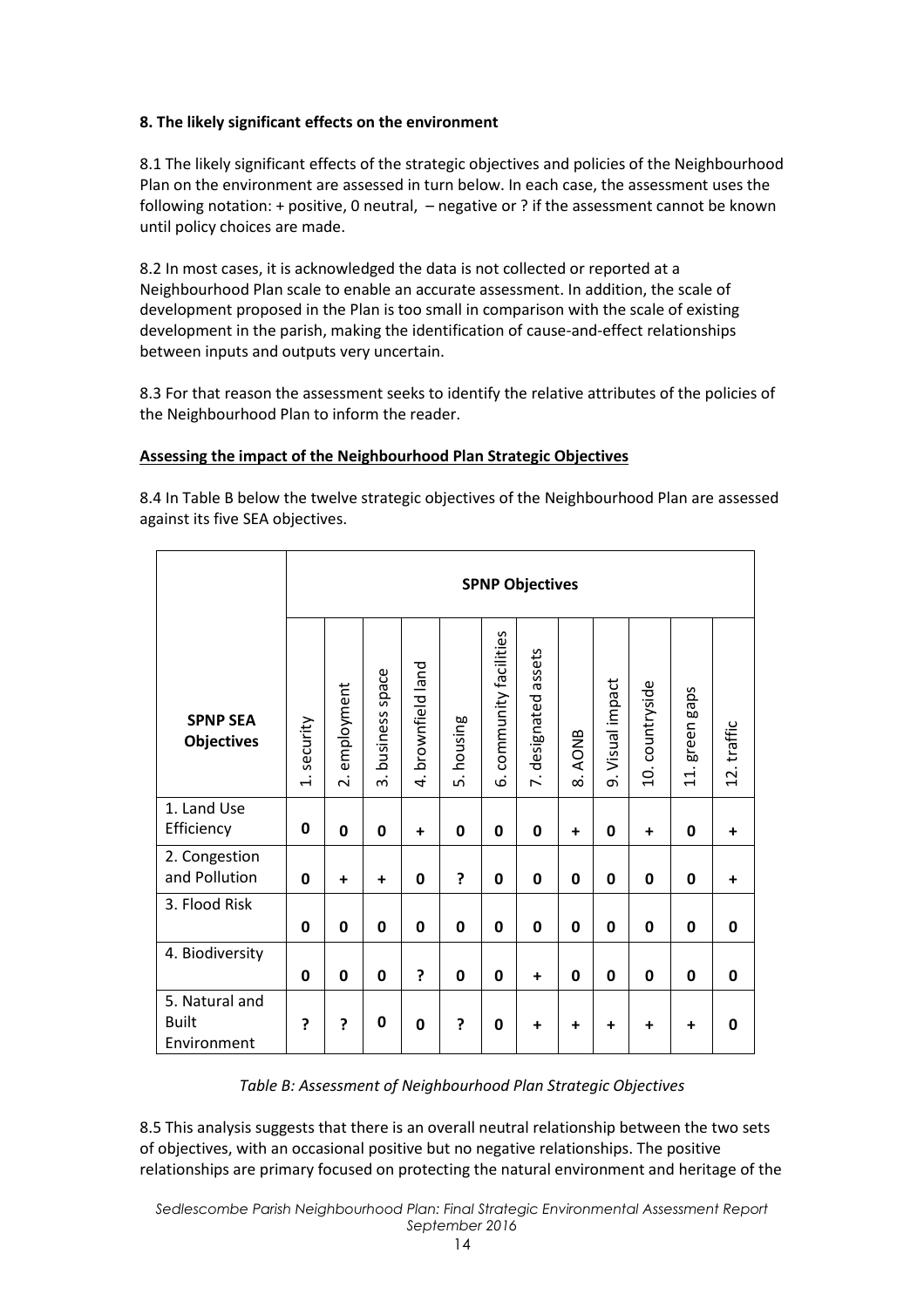Parish, which is unsurprising for a local community within an historic and AONB location. There are also positive correlations in respect of promoting the use of brownfield land and the benefits of increasing local employment opportunities.

8.6 There is the potential for some negative effects but these need not come to fruition if specific policy choices are made. For example, the reuse of brownfield land has the potential to lead to a loss of biodiversity value created through the natural regeneration of redundant land. Provided a specific policy acknowledged this potential and proposed measures to avoid or mitigate such an outcome, there will be no negative effective of that NP objective. There is the potential for such caveats in almost all of the objectives, so only the most significant have been identified in the Table.

# **Assessing the impact of the Neighbourhood Plan policies**

8.7 The assessment considers each policy in turn using the SEA objectives. In some cases, the assessment also considers the option of having no policy. In respect of the proposed housing site allocation policies  $-2$ , 4, 7, 8, 9 and 10 - that will contribute to meeting the requirements of Policy RA1 of the Core Strategy, the assessment compares their assessments with those of two rejected housing sites in paras 8.39 – 8.44. The assessment should therefore be read in conjunction with the Submission Neighbourhood Plan document and its Proposals Map and further details can be found in the separate Site Assessments report in the Evidence Base.

| <b>Neighbourhood Plan SEA</b><br>Objective | <b>SPNP Policy</b> | <b>No</b><br><b>Policy</b> |
|--------------------------------------------|--------------------|----------------------------|
| 1. Land Use Efficiency                     | 0                  | 0                          |
| 2. Congestion and Pollution                | $\mathbf +$        | ŋ                          |
| 3. Flood Risk                              | O                  | O                          |
| 4. Biodiversity                            | 0                  | U                          |
| 5. Natural and Built Environment           |                    | O                          |

## *Policy 1 – Sedlescombe Development Boundary*

8.8 This policy enables the implementation of a number of development plan policies aimed at managing development proposals within urban areas and the countryside, as appropriate. In doing so, the policy proposes some minor amendments to the Sedlescombe Development Boundary as defined on the Proposals Map of the RDLP to accommodate four small sites on the edge of the settlement. This scale of development accords with the requirements of Policy RA1 of the Core Strategy, the Sustainability Appraisal of which assessed that policy as having no significant harmful environmental effects.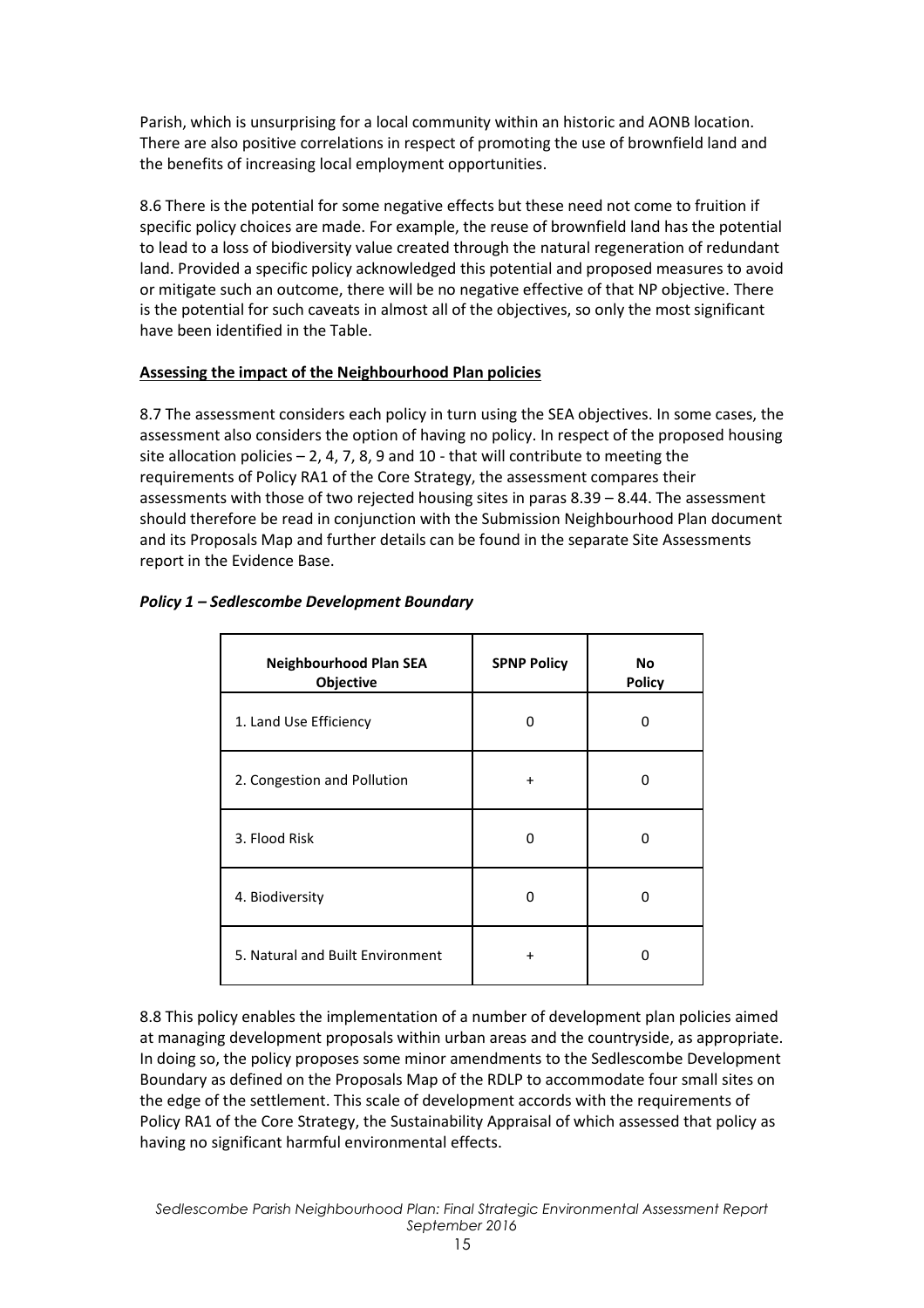8.9 The goal of the Neighbourhood Plan has therefore been to select sites within and on the edge of the village, also in accordance with Policy RA1, that are sustainable locations for housing development, informed by the SEA objectives. Policy 1 is therefore the outcome of those site allocations.

8.10 The alternative of having no policy is neutral as a future revision of the Rother development plan would likely make such a change in due course. In the meantime, the current Proposals Map will continue to be used by the District Council to implement Core Strategy policy OSS3.

| <b>Neighbourhood Plan SEA</b><br>Objective | <b>SPNP Policy</b> |
|--------------------------------------------|--------------------|
| 1. Land Use Efficiency                     | $\div$             |
| 2. Congestion and Pollution                | n                  |
| 3. Flood Risk                              | n                  |
| 4. Biodiversity                            | n                  |
| 5. Natural and Built Environment           |                    |

# *Policy 2 – Sunningdale, Land off Gregory Walk*

8.11 This policy allocates land for housing development on a small site (currently partially occupied by a residential building) on the south western edge of the village. The policy has a positive environmental effect in respect of making better use of existing residential land, albeit not land that meets the technical definition of 'brownfield' land. Part of the site falls within the existing development boundary, which requires only a minor amendment to accommodate a larger scheme. The site lies within a reasonable walking distance of the shops and services on The Green and so is assessed as neutral in respect of its congestion/pollution effects.

8.12 The site had the potential to have negative flood risk and biodiversity effects. However, the Environment Agency has redrawn the boundary of the River Brede flood risk zone to exclude the site, which is nestled between existing development to the north and south east. The policy requires (in its part 6) that a housing scheme implements an appropriate restoration of the river, as proposed by the Agency as a mitigation measure. It is possible that there may be an impact on the groundwater source protection zone, but this would be addressed by the flood risk assessment and future development proposals. The policy also requires (in its parts 4 and 5) that a scheme retains the existing boundary hedges and can demonstrate that it will avoid any habitat damage. In which case, the assessment is that the policy will have a neutral effect in these regards.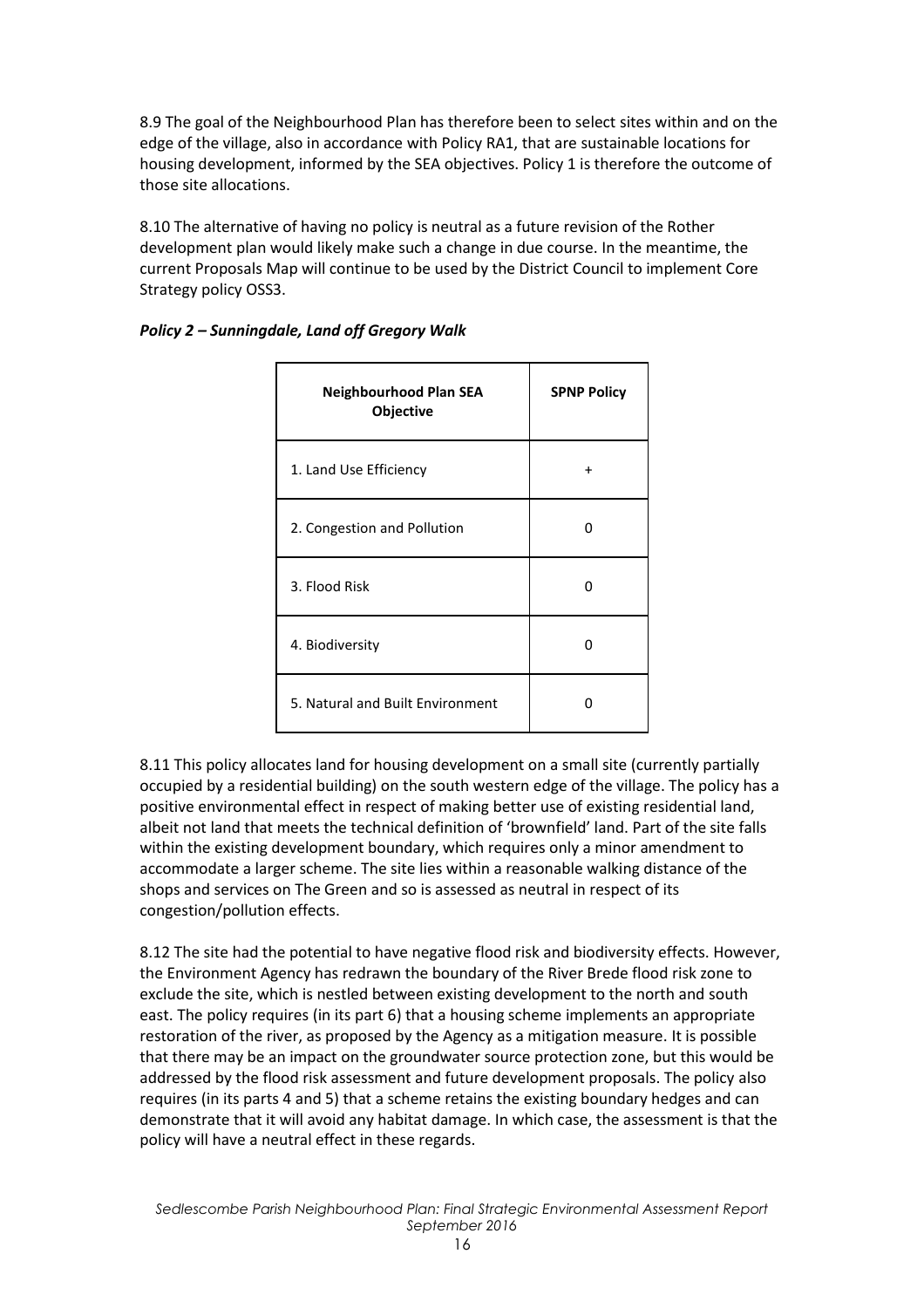8.13 More generally, the intensification of development on the site will not result in a scheme of a scale that will have any material impact on the AONB or on the village Conservation Area or its setting.

| <b>Neighbourhood Plan SEA</b><br>Objective | <b>SPNP Policy</b> | <b>No Policy</b> |
|--------------------------------------------|--------------------|------------------|
| 1. Land Use Efficiency                     | O                  | O                |
| 2. Congestion and Pollution                |                    | ŋ                |
| 3. Flood Risk                              | O                  | n                |
| 4. Biodiversity                            | ŋ                  | n                |
| 5. Natural and Built Environment           | n                  | O                |

#### *Policy 3 – Land at Pestalozzi International Village*

8.14 This policy supports redevelopment of brownfield land that is part of the existing cluster of buildings of the Pestalozzi International Village to the south-east of the village.

8.15 The policy makes good use of redundant school land, and thereby avoids a harmful effect on the surrounding AONB, by confining development to within the cluster of existing buildings on the site and requiring (in its parts 3 and 6) mitigation landscape measures to successfully manage this matter. This positive land use efficiency effect, however, is offset by the location of the site beyond the village boundary, resulting in an overall neutral effect. Although within a reasonable walking distance of the village, it is expected that most trips will be made by car and so there will therefore be a minor negative effect, even with the policy provisions requiring (in its part 4) that Ladybird Lane is improved to accommodate any traffic mitigation measures.

8.16 As the policy is not intended to contribute to the village housing target of Policy RA1 of the Core Strategy, and is an exception to Policy 1 of the Neighbourhood Plan, it is necessary to compare its assessment with the no policy' option. The policy will have an economic benefit in supporting the competitive operations of an important rural employer. This option may have negative economic consequences if the facility cannot continue to operate from this location.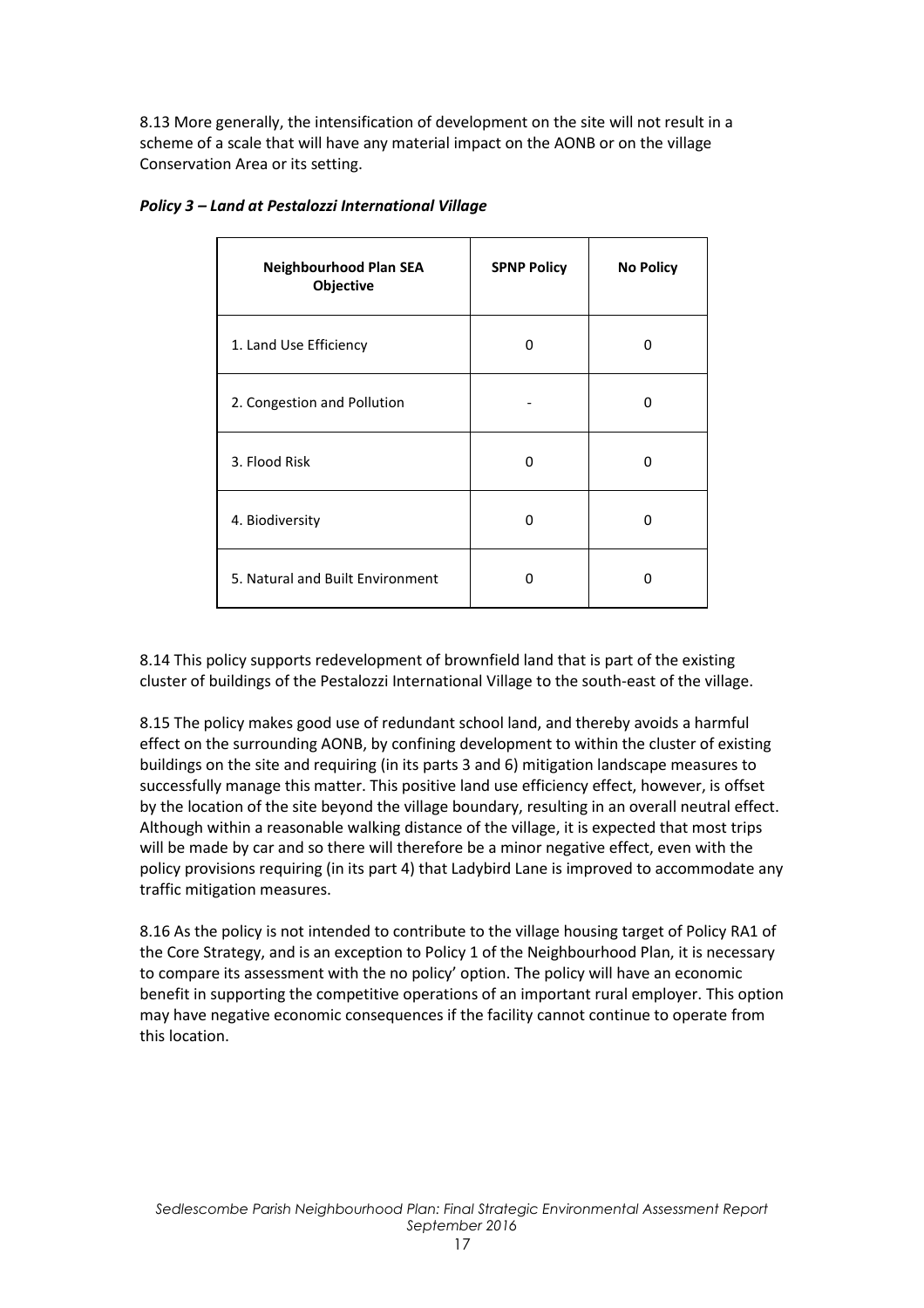#### *Policy 4 – Land North of Village Hall*

| <b>Neighbourhood Plan SEA</b><br>Objective | <b>SPNP Policy</b> |
|--------------------------------------------|--------------------|
| 1. Land Use Efficiency                     | n                  |
| 2. Congestion and Pollution                | n                  |
| 3. Flood Risk                              |                    |
| 4. Biodiversity                            | $0/-$              |
| 5. Natural and Built Environment           | 0/-                |

8.17 This site adjoins the northern edge of the village. The larger space, of which this site is a part, is sensitive to development on its slope with the potential to harm the AONB setting to the village from this direction. In addition, there is some biodiversity interest in the fields and in the hedgerows to Church Hill. The policy therefore confines a housing scheme to the lower part of the site closest to the village hall to avoid any harmful effects on the AONB. It also requires (in parts 3, 4 and 5) the effects of achieving a new road access to the site on the existing hedgerow to Church Hill, the outcome of which ought to be a neutral effect on biodiversity, especially as the remainder of the site may deliver a net biodiversity gain to connect with the Local Nature Reserve adjoining the village hall. However, it is acknowledged that there may be some residual negative effects relating specifically to the means of access (but not to the developable area). It is unfortunate that the ideal means of access using the existing village hall access is not feasible, as this would have avoided any such potential.

8.18 The site is not as close to the village centre as others but it does lie within 400m of the centre and there is a pavement. It is also immediately adjacent to the village hall, which is a very well used community facility. Overall, therefore the policy is assessed as neutral in congestion/pollution terms.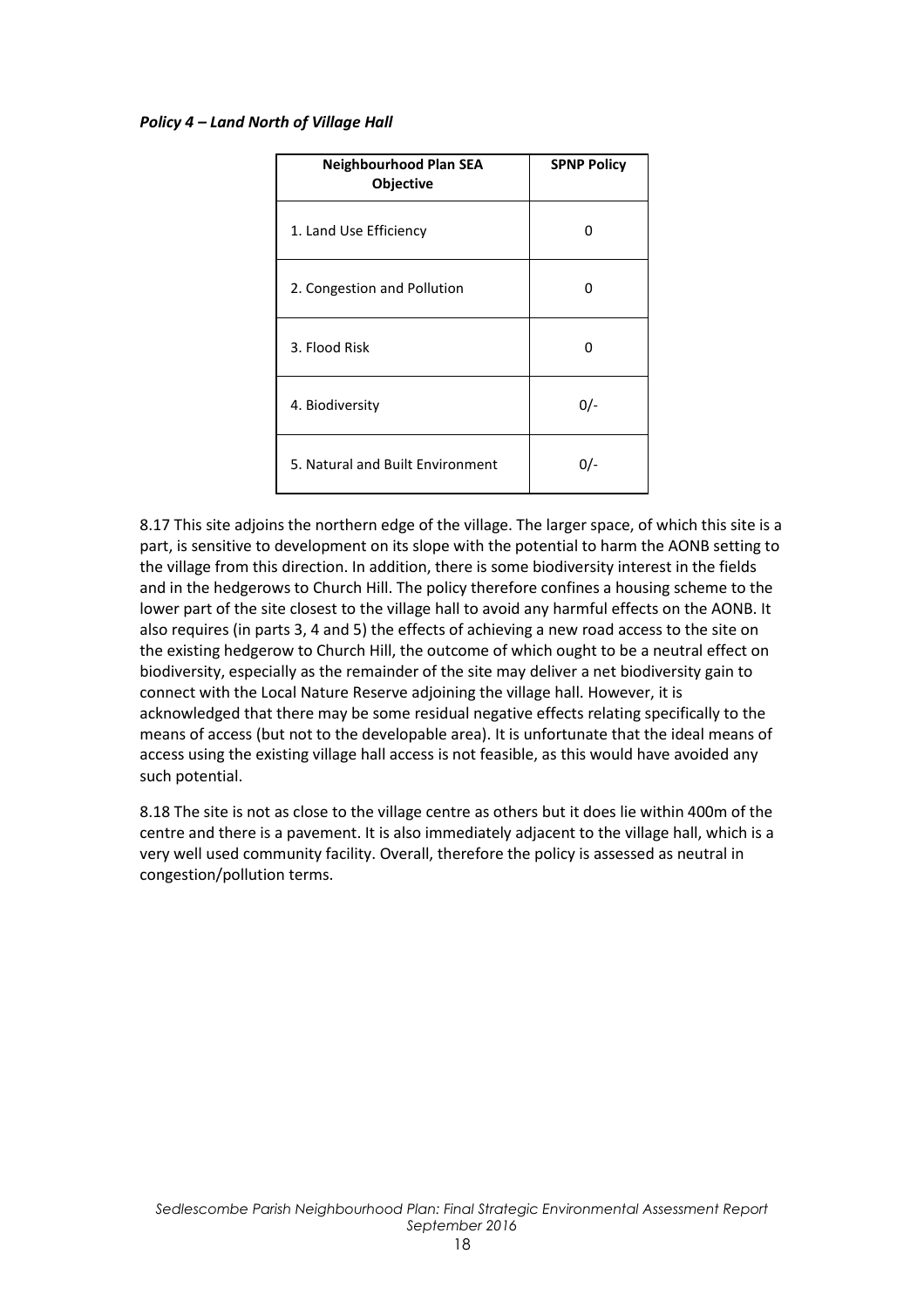#### *Policy 5 – Land at Sedlescombe Sawmills*

| <b>Neighbourhood Plan SEA</b><br>Objective | <b>SPNP Policy</b> | <b>No Policy</b> |
|--------------------------------------------|--------------------|------------------|
| 1. Land Use Efficiency                     | O                  |                  |
| 2. Congestion and Pollution                |                    | 0                |
| 3. Flood Risk                              | ŋ                  | n                |
| 4. Biodiversity                            | ŋ                  | ŋ                |
| 5. Natural and Built Environment           | O                  |                  |

8.19 This policy allocates brownfield employment land and semi-derelict premises for a mixed use development scheme comprising new employment, housing (6-8 properties) and tourism uses. It is intended to encourage the beneficial reuse of this site.

8.20 The policy will have a positive effect by promoting the redevelopment of derelict industrial buildings in the AONB on land that has no biodiversity or flood risk issues. Any impact on biodiversity may be mitigated by the application of other development plan policies to proposals. The site is not proximate to any heritage asset.

8.21 However, the site is not well located to the village so would not normally be well suited to housing development, hence this negative effect offsets the positive land use efficiency objective and it is assessed as having a negative congestion/pollution effect. The housing scheme will be small and serves a specific economic development cross-subsidy purpose. The negative effect is therefore marginal given the scale of the scheme. The policy will have an important economic benefit in encouraging economic and tourism development in a rural location that is suited to both.

8.22 As the policy is not intended to contribute to the village housing target of Policy RA1 of the Core Strategy, and is an exception to Policy 1 of the Neighbourhood Plan, it is necessary to compare its assessment with the no policy' option. The policy will have an economic benefit in retaining an employment use and in enabling a new tourism use. This option may have negative economic consequences if these economic benefits are not provided for by this policy and are left to a planning application being judged on other development plan policies.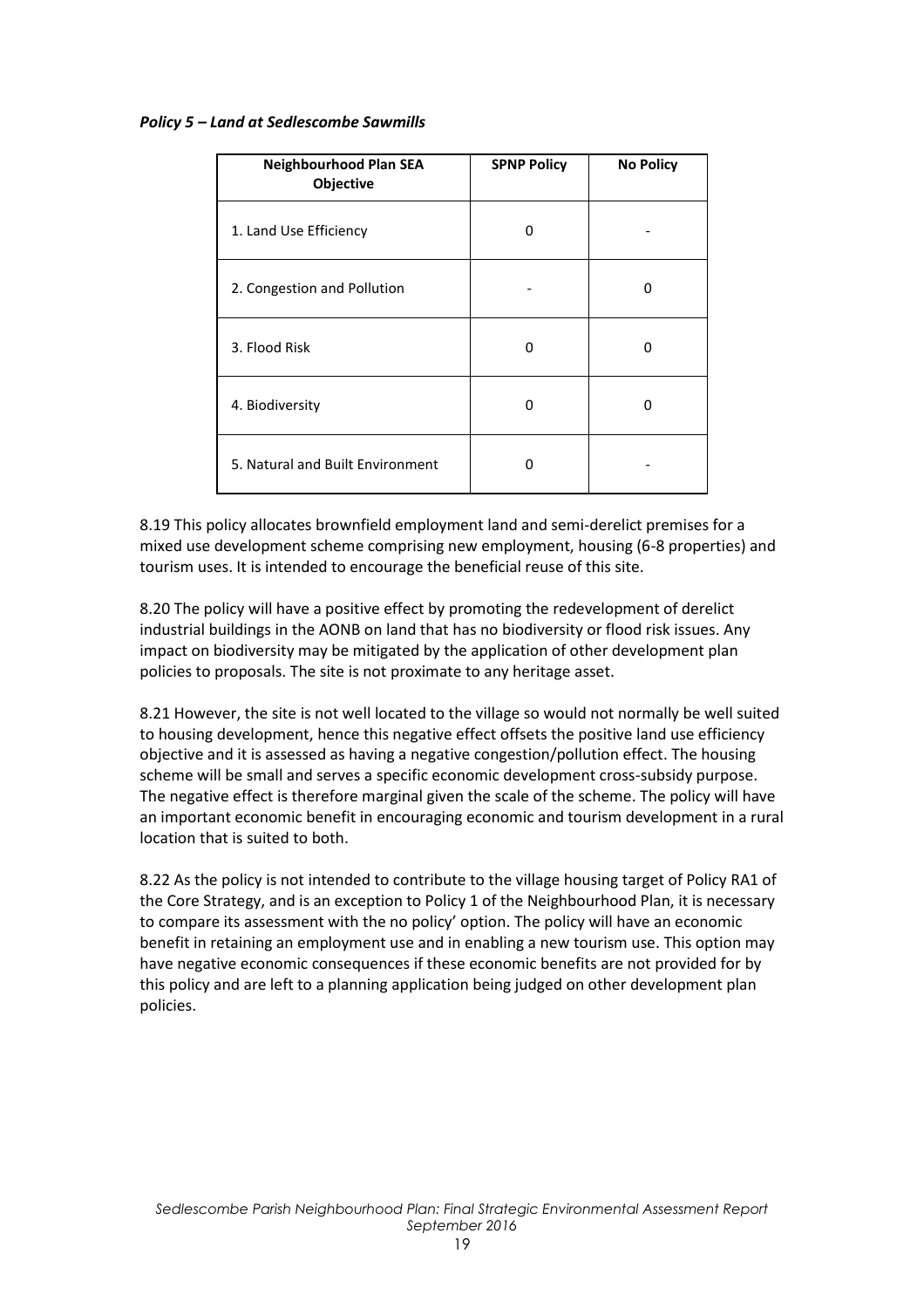| <b>Neighbourhood Plan SEA</b><br>Objective | <b>SPNP Policy</b> | <b>No Policy</b> |
|--------------------------------------------|--------------------|------------------|
| 1. Land Use Efficiency                     | n                  | ŋ                |
| 2. Congestion and Pollution                |                    | 0                |
| 3. Flood Risk                              | n                  | ŋ                |
| 4. Biodiversity                            | n                  | ŋ                |
| 5. Natural and Built Environment           |                    | ŋ                |

#### *Policy 6 – Land Adjacent St. John the Baptist Parish Church*

8.23 This policy seeks to achieve two complementary outcomes: securing a number of long term community benefits – most especially the Parish Church which is the parish's oldest building - and delivering affordable homes for local people. It will allow for the church to become significantly easier and safer to access for parishioners both currently and in the long term. Its primary benefits are therefore social rather than environmental.

8.24 The policy avoids some negative environmental effects with the exception of its effect on the setting to the listed church building and the fact that it is some distance beyond the village boundary, requiring car journeys for most users. In this case, the site is large enough to enable a scheme to be designed to minimize its heritage effects through the careful layout, orientation, massing and materials of new buildings. However, the very principle of development will change the open setting of the church and this will have a negative effect.

8.25 Although not brownfield, the land has no current use or purpose and is not close to any biodiversity or flood risk areas. Any impact on biodiversity may be mitigated by the application of other development plan policies to proposals. The policy encourages the use of the land to deliver a series of specific environmental and social outcomes. These will reduce traffic congestion (on a difficult road bend) caused by visitors to the church and will enable the church to invest in repairing, maintaining and using the Grade II\* listed church for social as well as religious purposes.

8.26 As the policy is not intended to contribute to the village housing target of Policy RA1 of the Core Strategy, and is an exception to Policy 1 of the Neighbourhood Plan, it is necessary to compare its assessment with the 'no policy' option. The policy is expressly intended as an enabling scheme to reinvest in the heritage asset and to finance its wider community use. These are not matters that are assessed within the scope of this SEA but their value will be addressed in the separate Basic Conditions Statement in due course. However, it is noted that there is local community support for the scheme, and, in the absence of this policy, its positive effects may be lost if a planning application for this type of scheme is judged against other development plan policies. This option will leave unaddressed the existing parking problem and will require the church to find alternative means of financing the repairs to the church. It will also have negative social impact in not realising the opportunities for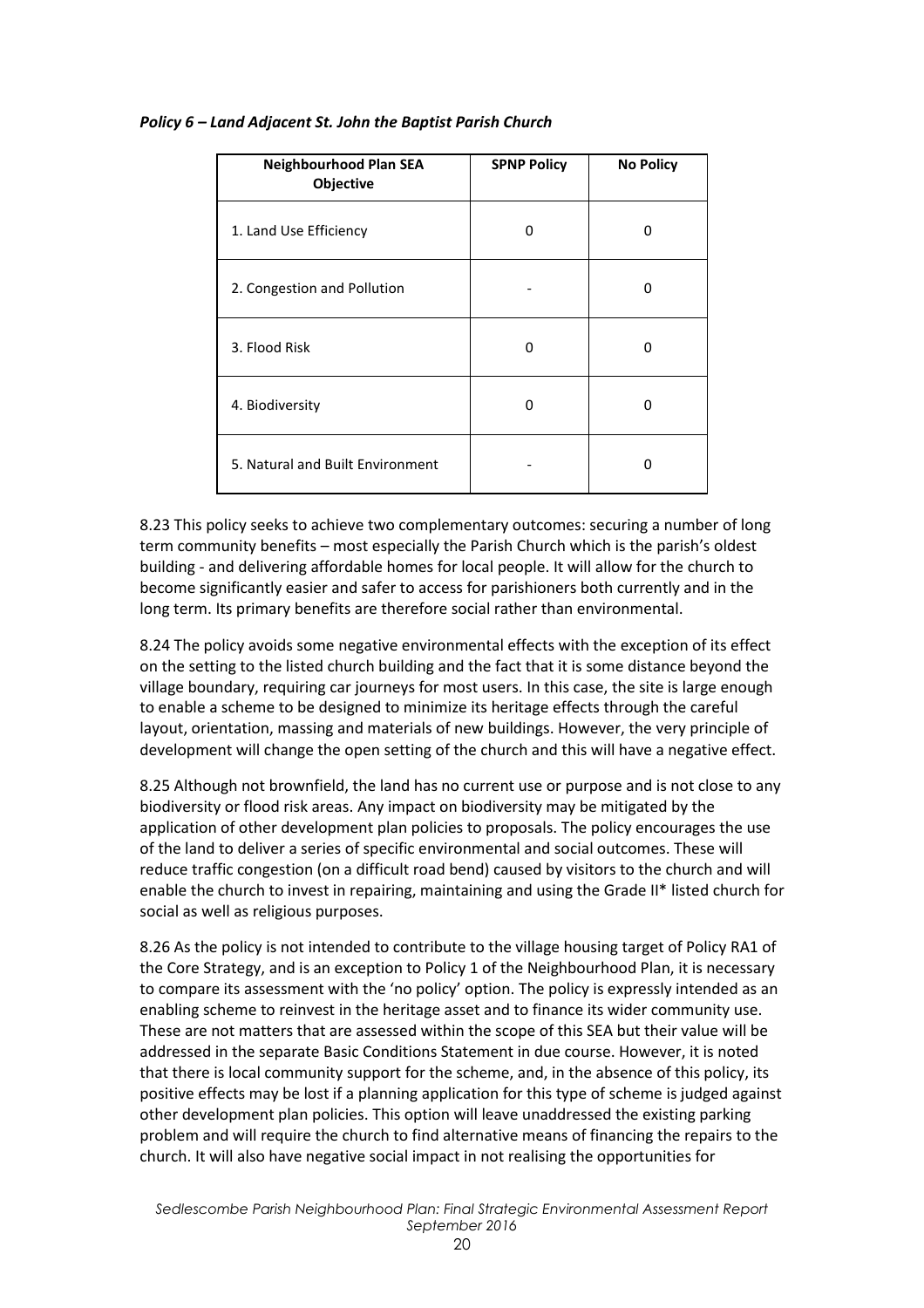community use.

|  |  |  |  |  | <b>Policy 7 - Land at Gate Cottage</b> |
|--|--|--|--|--|----------------------------------------|
|--|--|--|--|--|----------------------------------------|

| <b>Neighbourhood Plan SEA</b><br>Objective | <b>SPNP Policy</b> |
|--------------------------------------------|--------------------|
| 1. Land Use Efficiency                     | n                  |
| 2. Congestion and Pollution                | ŋ                  |
| 3. Flood Risk                              | O                  |
| 4. Biodiversity                            | n                  |
| 5. Natural and Built Environment           | n                  |

8.27 This site adjoins the northern edge of the village. The location of the site is such that its development will have little or no visual effect on the AONB. Ideally, the scheme should be planned and delivered along with the adjoining Land at Church Hill Farm site proposed in Policy 8 but this is not essential to delivering a satisfactory scheme. However, the policy requires (in part 1) a housing scheme to retain as much of the existing site boundary hedgerows as possible. The site is close to existing properties and so the policy requires that attention is paid to avoiding harm to their amenities through the orientation of buildings. There is no known specific biodiversity interest on the site. The policy is therefore assessed as neutral in these respects.

8.28 The site is not as close to the village centre as others but it does lie within 400m of the centre and there is a pavement. It is also directly opposite the village hall, which is a very well used community facility. It may also be possible for a scheme to come forward with the Church Hill Farm scheme to share access. Overall, therefore the policy is assessed as neutral in congestion/pollution terms.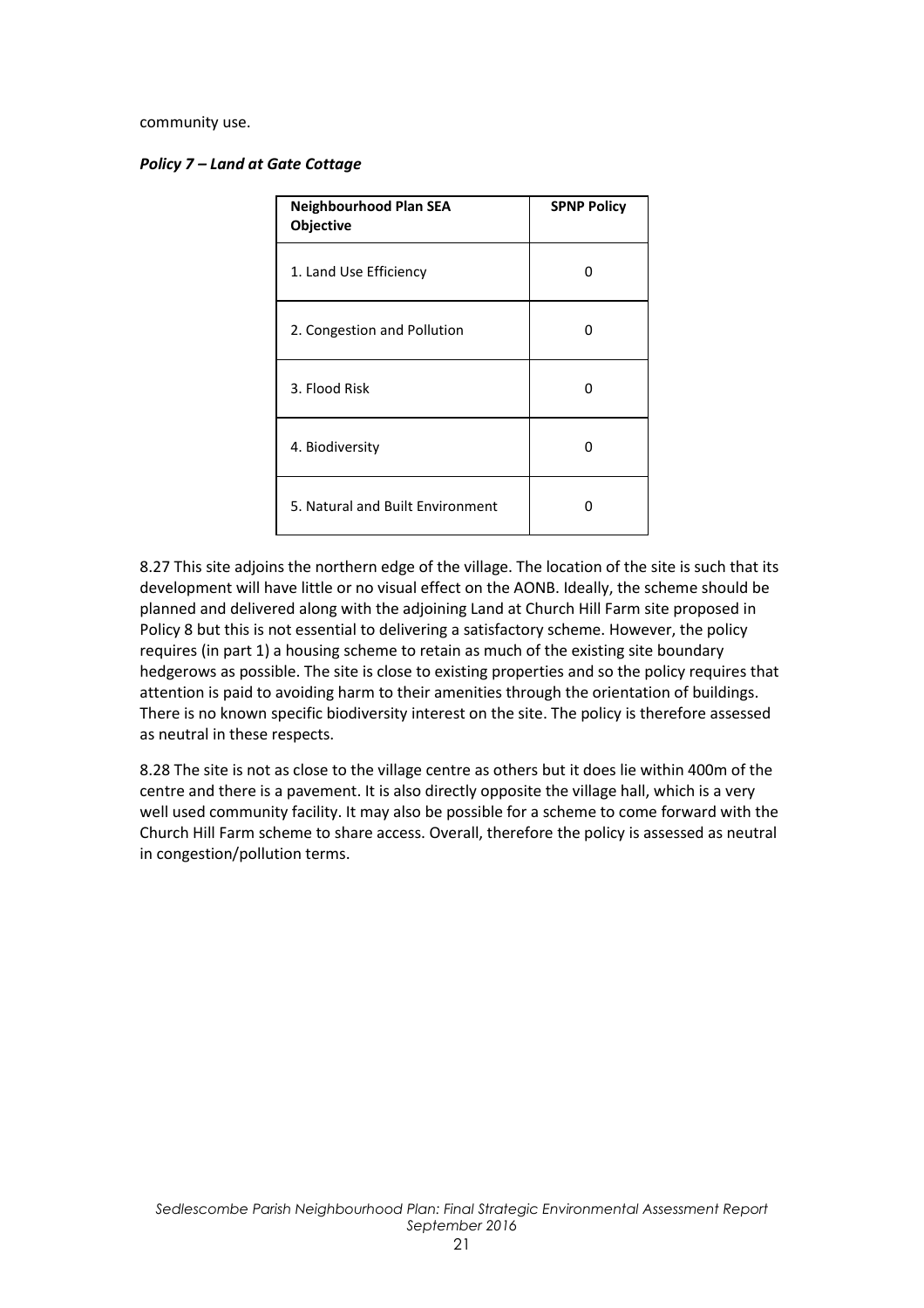#### *Policy 8 – Land at Church Hill Farm*

| <b>Neighbourhood Plan SEA</b><br><b>Objective</b> | <b>SPNP Policy</b> |
|---------------------------------------------------|--------------------|
| 1. Land Use Efficiency                            | O                  |
| 2. Congestion and Pollution                       | n                  |
| 3. Flood Risk                                     | O                  |
| 4. Biodiversity                                   | n                  |
| 5. Natural and Built Environment                  | 0/-                |

8.29 This site adjoins the northern edge of the village. Its location is such that much of the site extends into the AONB with little in the way of a defensible edge. Ideally, the scheme should be planned and delivered along with the adjoining Land at Gate Cottage site proposed in Policy 7 but this is not essential to delivering a satisfactory scheme. The policy confines a development scheme to the lower land that is closest to the Land at Gate Cottage site and it requires (in part 1) new planting to the site boundary and an orientation of buildings that minimises its effects on the AONB countryside beyond. It also requires (in part 2) the scheme layout and landscape buffer on its western boundary to ensure that it will not be possible to extend this scheme any further into the AONB. There is no known specific biodiversity interest on the site. The policy is therefore assessed as neutral in these respects, but as a matter of principle it does have a negative effect on the natural environment.

8.30 The site is not as close to the village centre as others but it does lie within 400m of the centre and there is a pavement. It is also very close to the village hall, which is a very well used community facility. It may also be possible for a scheme to come forward with the Gate Cottage scheme to share access. Overall, therefore the policy is assessed as neutral in congestion/pollution terms.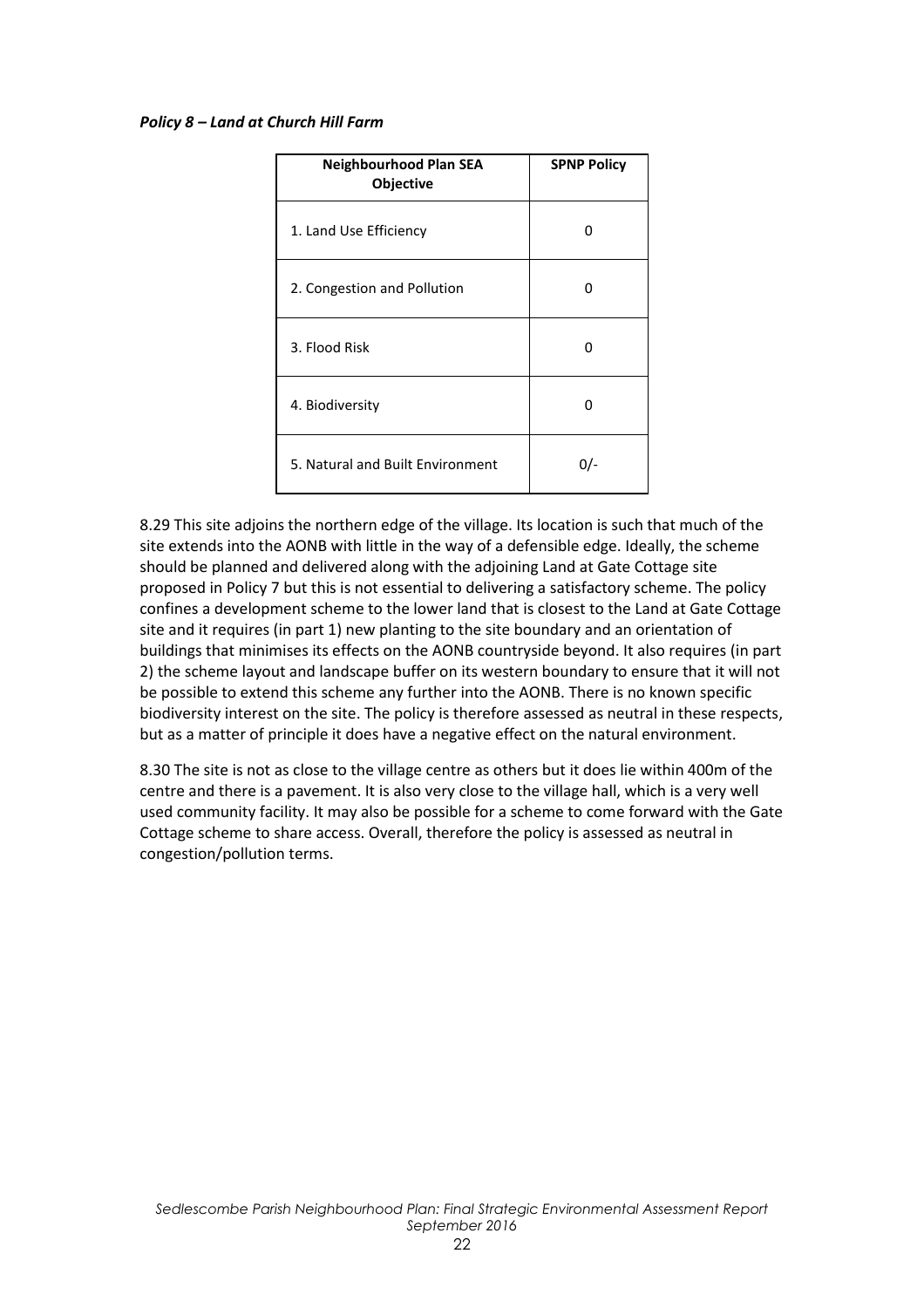#### *Policy 9 – Land at Balcombe Green*

| <b>Neighbourhood Plan SEA</b><br><b>Objective</b> | <b>SPNP Policy</b> |
|---------------------------------------------------|--------------------|
| 1. Land Use Efficiency                            | O                  |
| 2. Congestion and Pollution                       | n                  |
| 3. Flood Risk                                     | O                  |
| 4. Biodiversity                                   | n                  |
| 5. Natural and Built Environment                  | 0                  |

8.31 The site occupies land that is surrounded on three side by residential development and, as such, its development will not be an incursion in to the AONB, hence its neutral effect in that respect. There is some biodiversity and landscape interest in the current wooded nature of the site but an arboricultural survey has indicated that the value is not so significant to prevent development. The policy requires (in part 1) new planting to the site boundary and an orientation of buildings that minimises its effects on the AONB countryside beyond. It also requires (in part 2) the scheme layout and landscape buffer on its northern boundary to ensure that it will not be possible to extend this scheme any further into the AONB. It is therefore assessed as neutral in terms of its biodiversity and landscape effects.

8.32 The site is close to the village centre, lying within 400m of the centre off an existing road (Orchard Way). The policy is therefore assessed as neutral in congestion/pollution terms.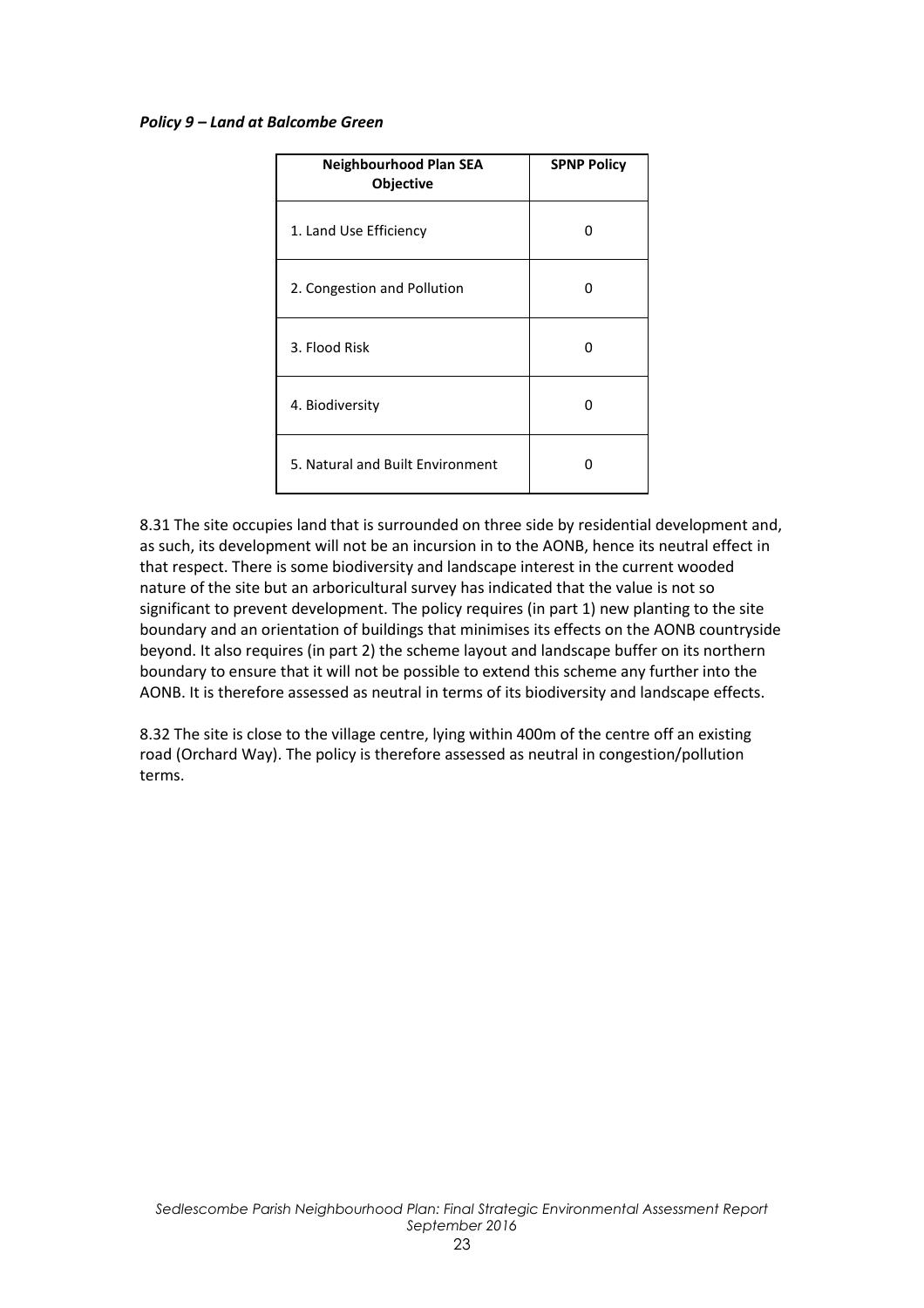#### *Policy 10 – Land at Pump House Yard*

| <b>Neighbourhood Plan SEA</b><br>Objective | <b>SPNP Policy</b> |
|--------------------------------------------|--------------------|
| 1. Land Use Efficiency                     | $\div$             |
| 2. Congestion and Pollution                |                    |
| 3. Flood Risk                              | n                  |
| 4. Biodiversity                            |                    |
| 5. Natural and Built Environment           |                    |

8.33 The site lies within the existing settlement boundary and is in an employment use. Its redevelopment will have some positive effects in making use of brownfield land and, through the car parking policy provision, in helping address the current traffic problems caused by school parking in peak hours. The site also lies in the Conservation Area but is assessed as neutral, as the policy requires the design of the scheme to sustain the character of the Area. It could be argued that a scheme of this type may have a positive effect on the Area by replacing an employment yard with new buildings.

8.34 The loss of employment land is not directly assessed using the SEA objectives, nor are the social benefits of providing additional car parking spaces for the school. The separate Basic Conditions Statement will address these matters when it is published alongside the submitted Neighbourhood Plan in due course. For this report, it is noted that there will be a minor negative effect of the loss of a very small parcel of employment land, but that there will be a greater social benefit in addressing the school parking problem. In any event, the employment land is not well located for that use, as it lies in close proximity to a number of residential properties with limited road access.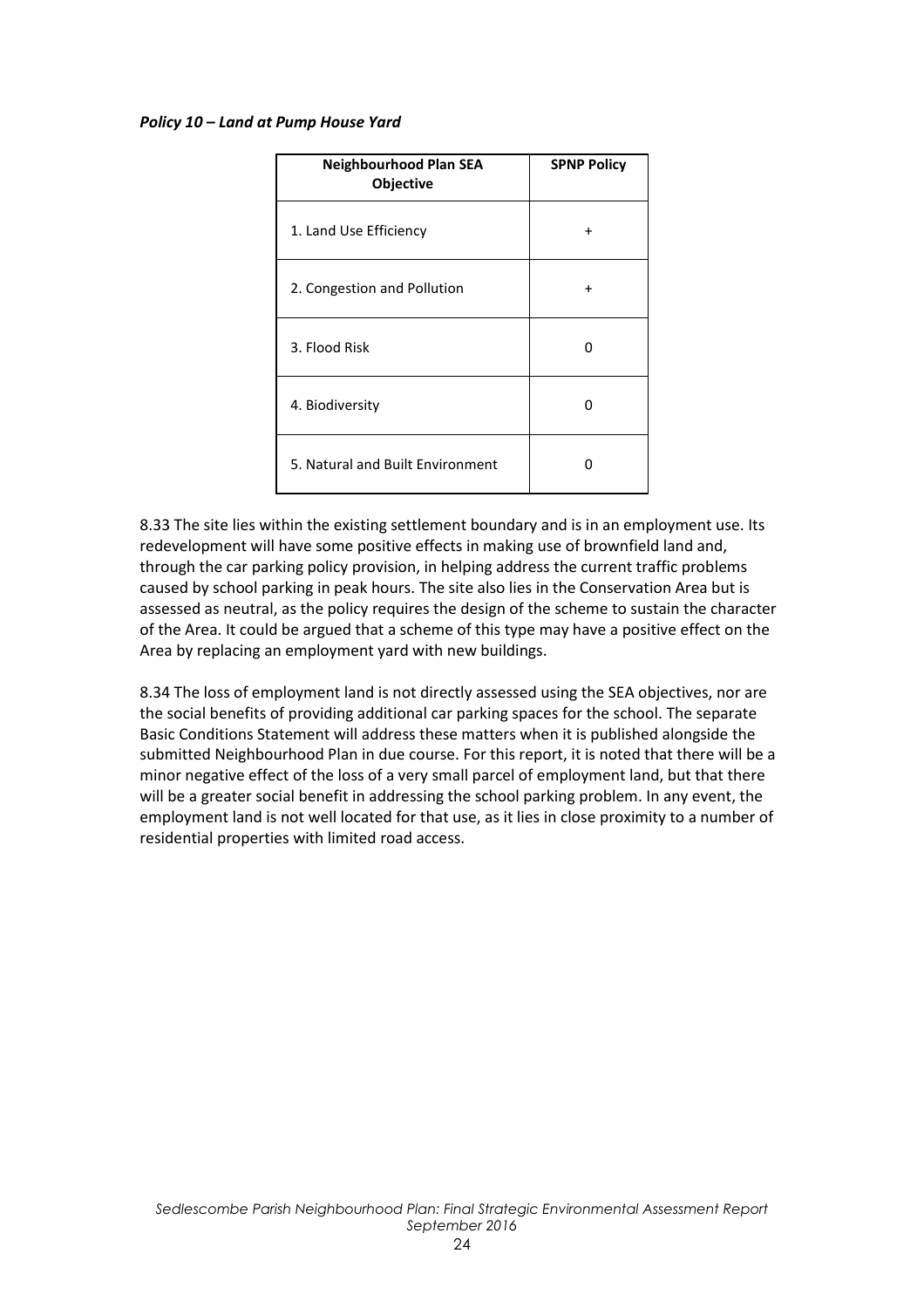#### *Policy 11 - Local Green Spaces*

| <b>Neighbourhood Plan SEA</b><br>Objective | <b>SPNP Policy</b> | <b>No Policy</b> |
|--------------------------------------------|--------------------|------------------|
| 1. Land Use Efficiency                     | n                  | n                |
| 2. Congestion and Pollution                | 0                  | 0                |
| 3. Flood Risk                              | O                  | n                |
| 4. Biodiversity                            | n                  | n                |
| 5. Natural and Built Environment           | $\ddot{}$          | n                |

8.35 This policy designates two locations in the parish as Local Green Spaces in accordance with the criteria of paragraph 77 of the NPPF. In doing so, it seeks to protect both sites from development for the plan period and beyond.

8.36 The policy is neutral on four of the assessment objectives. In seeking to prevent harmful greenfield development on the edge of the village, the policy will protect the AONB and historic identity of Sedlescombe and, in the case of Red Barn Field, protect from the loss of biodiversity interest.

8.37 It has been noted that the District Council, alongside the land interest, has again advocated the allocation of land at Street Farm for a housing and recreation scheme (see para 8.39). Both therefore continue to reject the proposal to designate the whole site as a Local Green Space as this will prevent the development of the land. The Parish Council, and the local community, continue to consider the land is more sensitive than all others assessed for their development potential in the Neighbourhood Plan, irrespective of the quantum of development proposed, or its precise location within the site. As a result, the policy will have a positive effect by avoiding significant harm to the AONB landscape in this location.

8.38 The alternative of not having such a policy is assessed as neutral as it is assumed other development plan policies would ensure that proposals on the sites, which are beyond the settlement boundary of Policy 1, would be rejected.

#### **Alternative Housing Sites**

8.39 During the preparation of the Neighbourhood Plan two other sites on the edge of the village were considered for their potential as suitable housing sites: Land North of Gorselands and Land at Street Farm.

8.40 The Land North of Gorselands site was dismissed in the SHLAA for landscape effect reasons. It has one tenuous edge with existing development in the village but extends well beyond into the surrounding countryside. The rise of the land above the village edge would make development prominent in the landscape. The site therefore performs less well than those proposed for allocation in respect of their effects on the AONB and to defining the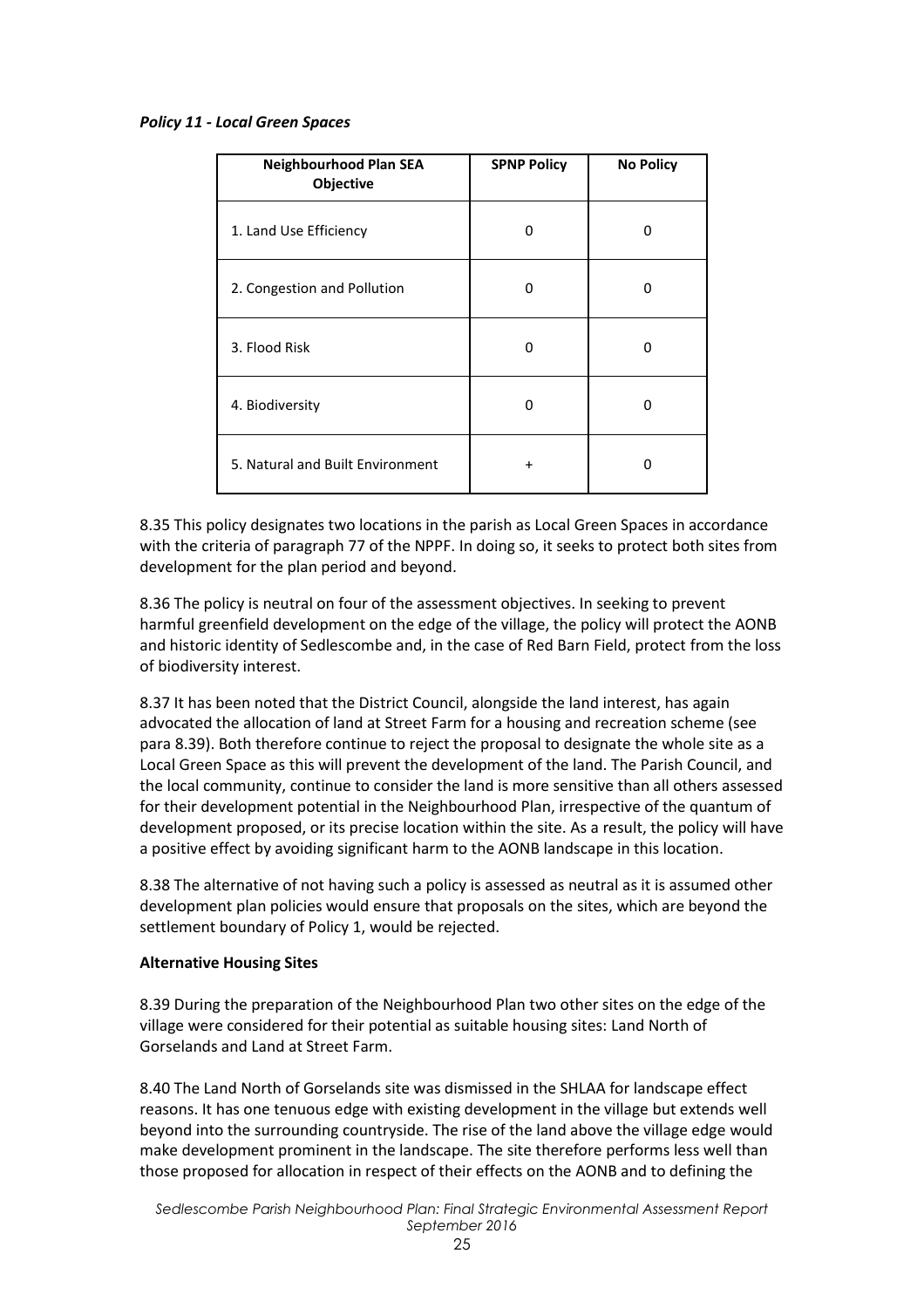rural character of the setting to the village, with arguably the exception of Policy 4 Land North of Village Hall. In that instance, it is possible there may be some residual effects on biodiversity and the AONB landscape as a result of its proposed access. However, unlike these sites, its proposed developable area can be far better contained in the landscape and especially the immediate topography than these two alternatives. As the policies of the Neighbourhood Plan have been able to identify sufficient sites to meet the target of Policy RA1 of the Core Strategy, there is therefore no need for this additional site to be allocated.

8.41 The second site at Street Farm continues to be supported for development by the District Council and the land interest. This, despite the District Council refusing a planning application for a housing scheme on the site in 2015, and succeeding in having the subsequent appeal dismissed. There is now another planning application to be determined for a similar scheme, which will be determined shortly after the submission of the Neighbourhood Plan for its examination.

8.42 In the three previous SEA reports, the Street Farm has been assessed as an alternative potential housing site for the Neighbourhood Plan to allocate. However, the most recent consultation on the Plan (and the number of objections raised to the new planning application) has shown the overwhelming support of the local community not only to dismiss its potential as a housing site, but also to designate the land as a Local Green Space.

8.43 The Parish Council remains of the view that Street Farm does not meet the definition of a 'reasonable alternative' in the EP Regulations. Given its unequivocal planning history there is absolutely no reasonable prospect of the Neighbourhood Plan passing its referendum if it allocated Street Farm for a housing scheme, irrespective of the scale of the scheme or its proposed social benefits, or of the environmental assessment in this report.

8.44 However, although it is firm in this opinion, should the examiner wish to know that the Parish Council has given consideration to the site, based on its latest proposal, then this has been summarised in the Table below (along with Gorselands).

| <b>Neighbourhood Plan SEA</b><br>Objective | <b>Street Farm</b> | <b>Gorselands</b> |
|--------------------------------------------|--------------------|-------------------|
| 1. Land Use Efficiency                     | ŋ                  | ŋ                 |
| 2. Congestion and Pollution                | 0                  | 0                 |
| 3. Flood Risk                              | ŋ                  | O                 |
| 4. Biodiversity                            | n                  | n                 |
| 5. Natural and Built Environment           |                    |                   |

8.45 As with most of the preferred sites, the development of the site would have neutral effects in respect of the first four SEA objectives. It is possible that any housing scheme on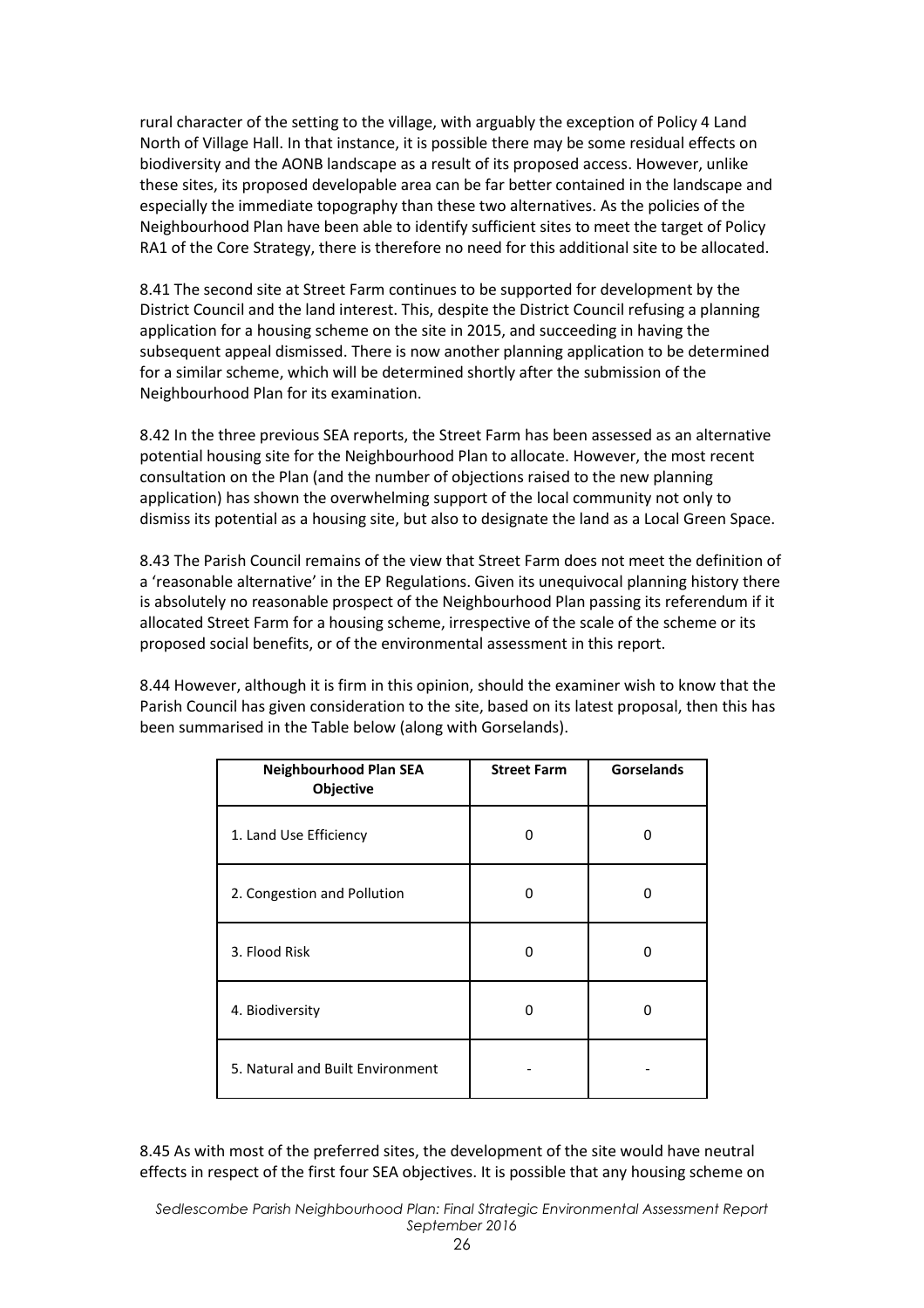this side of the village may add to traffic congestion on Brede Lane and in the centre of the village, especially in combination with peak hour out-commuting and school drop off trips. But any such effects may be mitigated through highways works and so the assessment is neutral. It is noted that the proposed social benefit of the proposal, although not a matter for this SEA report, has not been considered by the local community to justify the weaknesses of the scheme.

8.46 The negative effect of development in this specific location is its effects on the AONB landscape. The land is located on a slope down from Brede Lane at the transition from the village to the AONB countryside, with no defensible boundary for some distance to its west or south. Although the proposal makes provision for such a boundary to be delivered as part of the landscape scheme, the local community perceives there to be a greater risk of a future extension of the scheme to cover a greater area, than for the other sites it has considered. The site assessment work has expressed the view that the character of the edge to the village is relatively more sensitive in its views over the Brede Valley, hence the overall assessment is of some negative effects on the natural environment.

8.47 In both cases, the alternative sites are not considered to have fewer environmental effects in technical terms than those sites allocated in the Neighbourhood Plan. However, nor are the sites assessed as considerably worse in their effects, though the Site Assessments report indicates that efforts to mitigate the effects of development on the AONB landscape will be marginally more difficult than on the allocates sites. With that in mind is it reasonable to conclude that the sites proposed for allocation will not have significant environmental effects, when considered against the alternatives.

#### **Summary**

8.48 All the policies have sought to protect and enhance the surrounding natural assets of the village and to avoid areas of flood risk and biodiversity interest. The locational decisions have been driven by using the allocation of housing sites not just to meet the requirements of the Core Strategy but also to achieve very specific business and community facility outcomes. Where necessary, the policies have ensured that key development principles are secured at the outset, leaving other policies of the development plan to ensure subsequent planning applications will provide the detail to assess impact at a finer grain than possible in this assessment.

8.49 In more general terms, the Neighbourhood Plan provides for at least 36 new homes over the plan period, in addition to windfall schemes. This number of homes represents a small addition to the existing housing stock to the extent that no material impacts on transport, air quality or water quality for example can be measured or compared. In which case, the assessment indicates there are no significant environmental effects of the Plan. Those minor environmental effects of the Neighbourhood Plan will be addressed as identified above.

#### **9. A description of measures envisaged concerning monitoring**

9.1 The District Council and Sedlescombe Parish Council will jointly monitor the effectiveness of the implementation of the Neighbourhood Plan using the available data. The District Council's Monitoring Report will provide some data at this level.